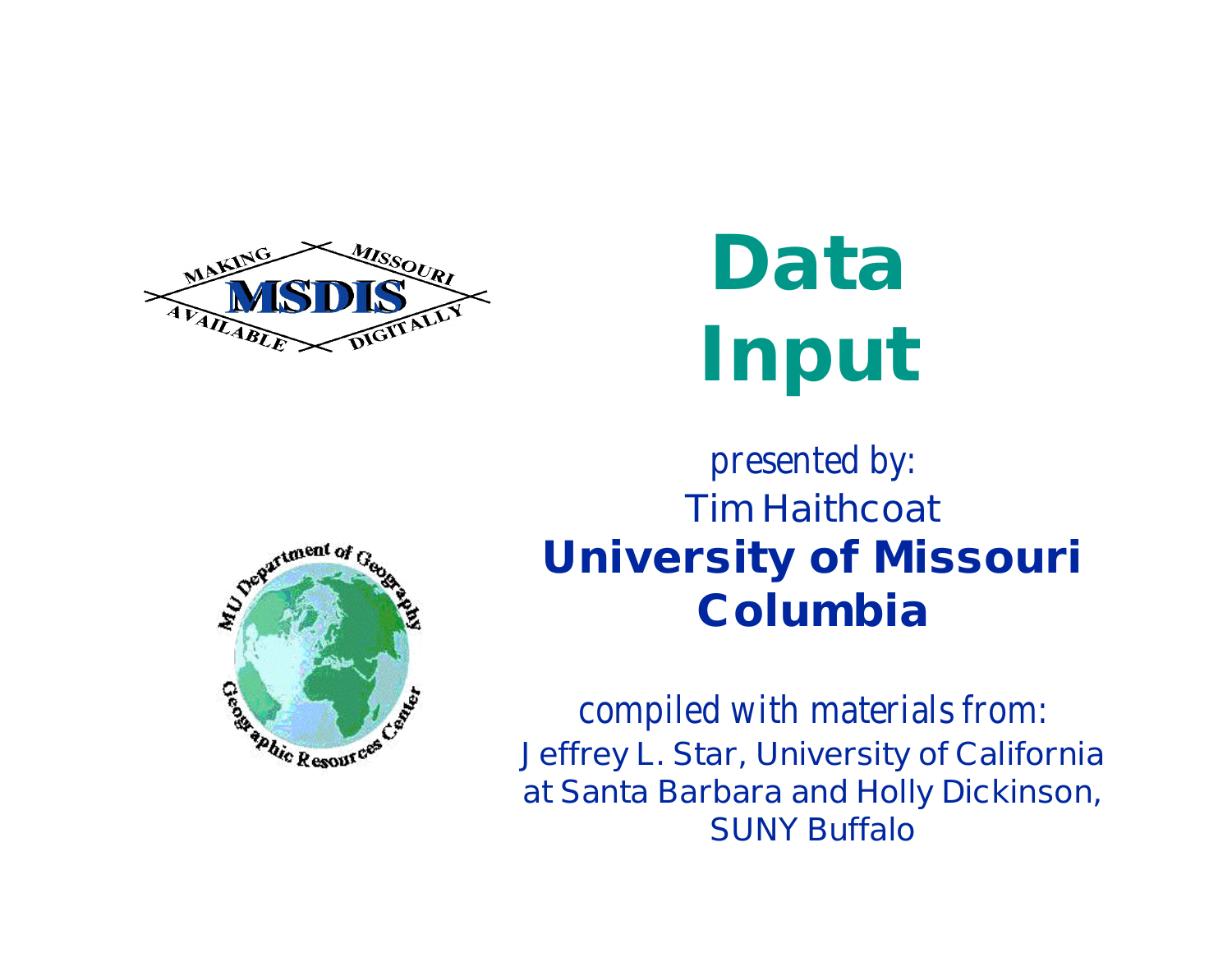### **Introduction**

- **Need to have tools to transform spatial data of** various types into digital format
- Data input is a major bottleneck in application of GIS technology
	- Costs of input often consume 80% or more of project cost
	- Data input is labor intensive, tedious, error-prone
	- There is a danger that construction of the database may become an end in itself and the project may not move on to analysis of the data collected

**2**

 $\infty$ 

– Essential to find ways to reduce costs, maximize accuracy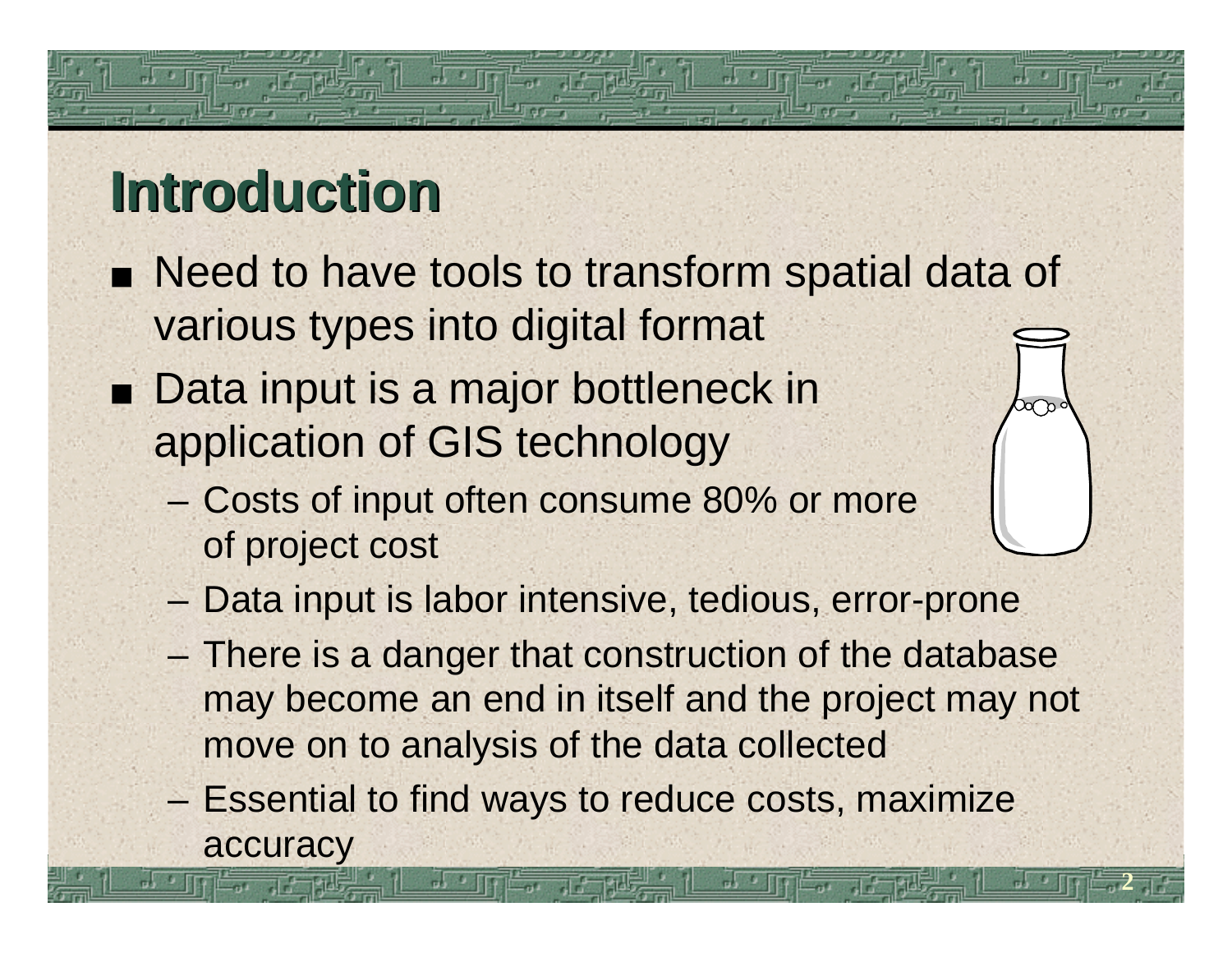#### **Introduction ~ Continued**

- Need to automate the input process as much as possible, but:
	- Automated input often creates bigger editing problems later
	- Source documents (maps) may often have to be redrafted to meet rigid quality requirements of automated input
- Because of the cots involved, much research has gone into devising better input methods, however, few reductions in cost have been realized

**3**

■ Sharing of digital data is one way around the input bottleneck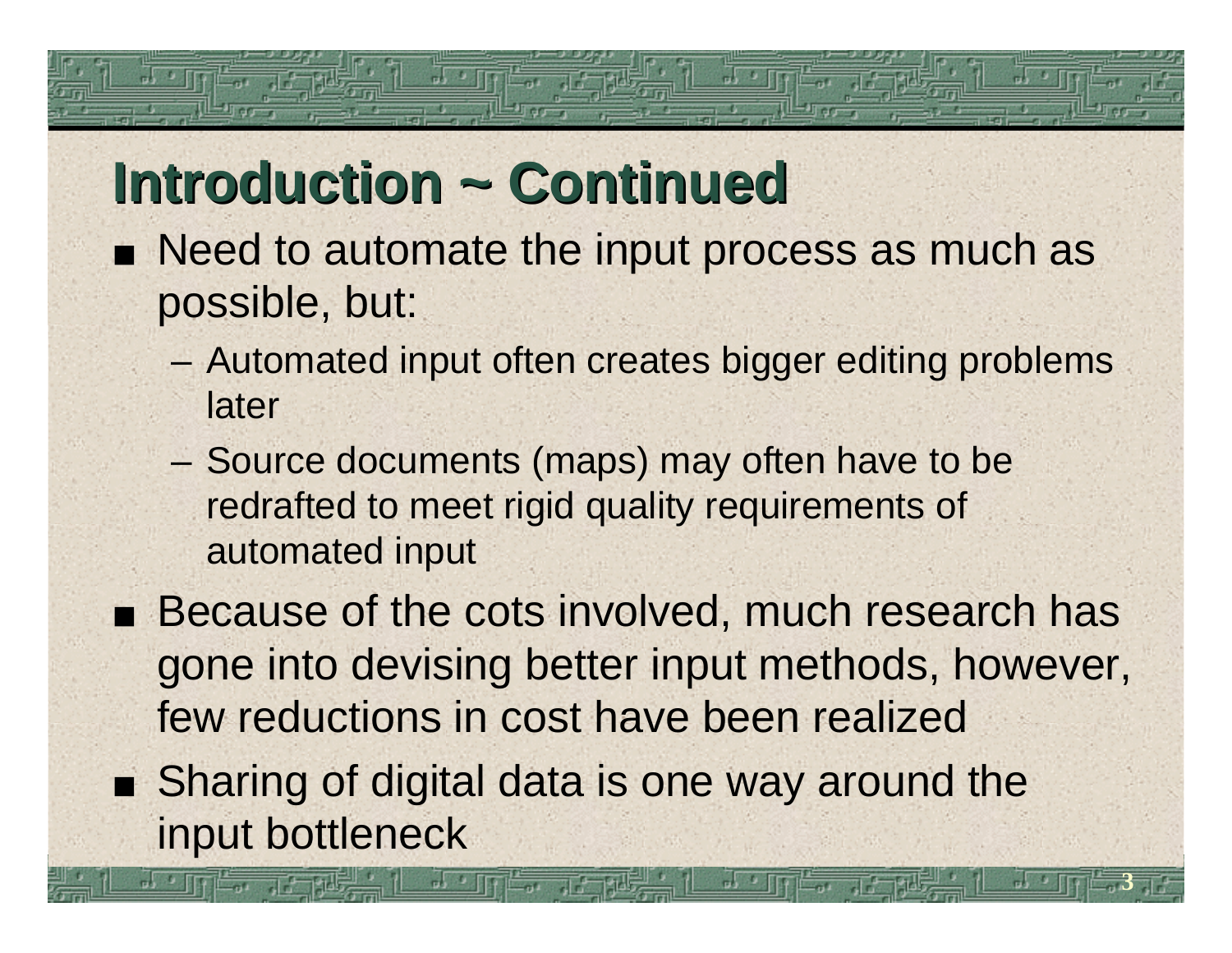#### **Introduction ~ Continued**

- **More and more spatial data is becoming available** in digital form
- Data input to a GIS involves encoding both the locational and attribute data
- **The locational data is encoded as coordinates on** a particular cartesian coordinate system
	- Source maps may have different projections, scales
	- Several stages of data transformation may be needed to bring all data to a common coordinate system

**4**

Attribute data is often obtained and stored in tables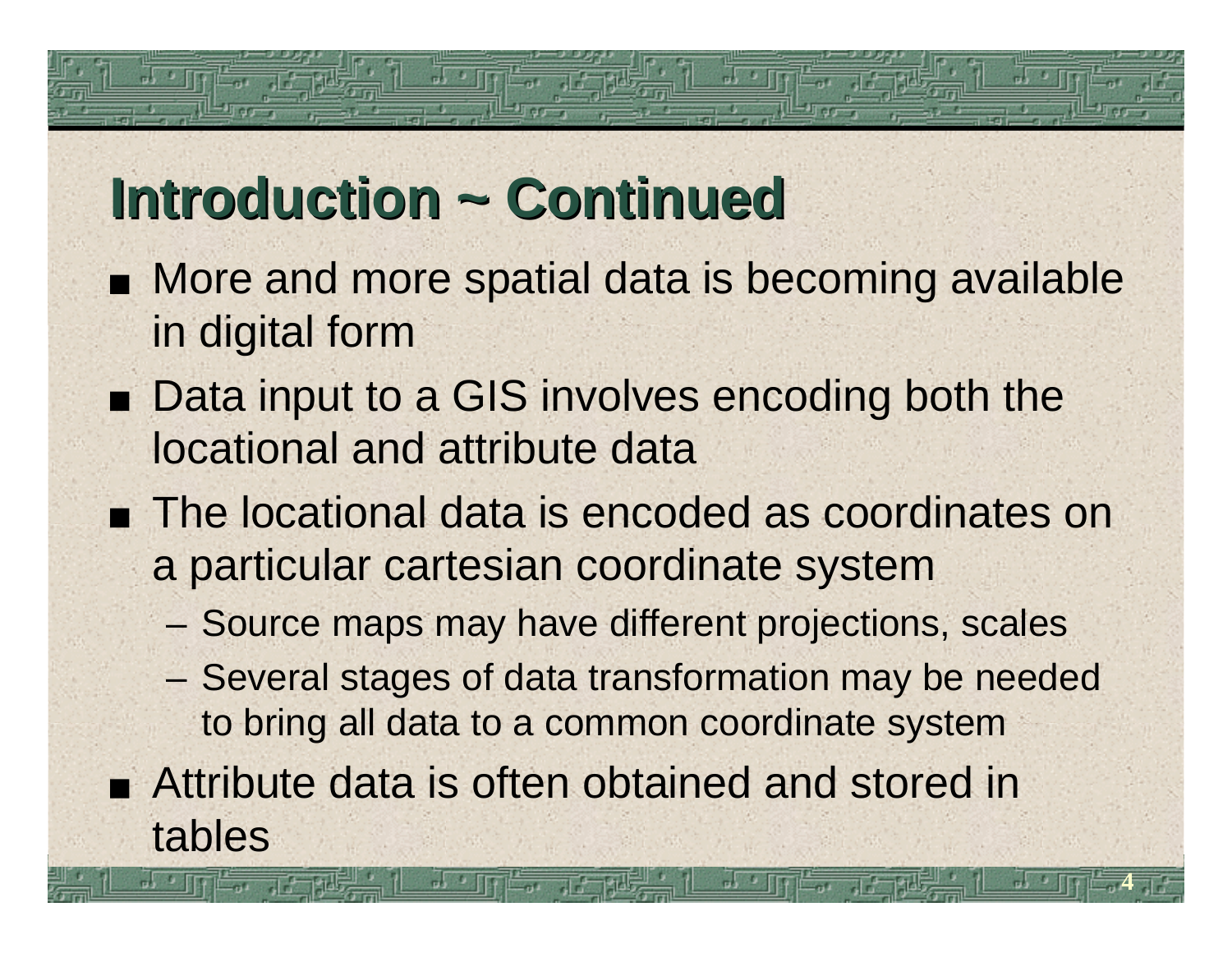#### **Modes of Data Input**

Keyboard Entry: for non-spatial attributes & occasionally locational data

Manual locating devices: user directly manipulates a device whose location is recognized by the computer (i.e., digitizing)

Conversion: directly from other digital sources

Automated devices: automatically extract spatial data from maps and photography (i.e., scanning)

Voice Input: has been tried, particularly for controlling digitizer operations but not very successful - machine has to be recalibrated for each user, after coffee breaks, etc.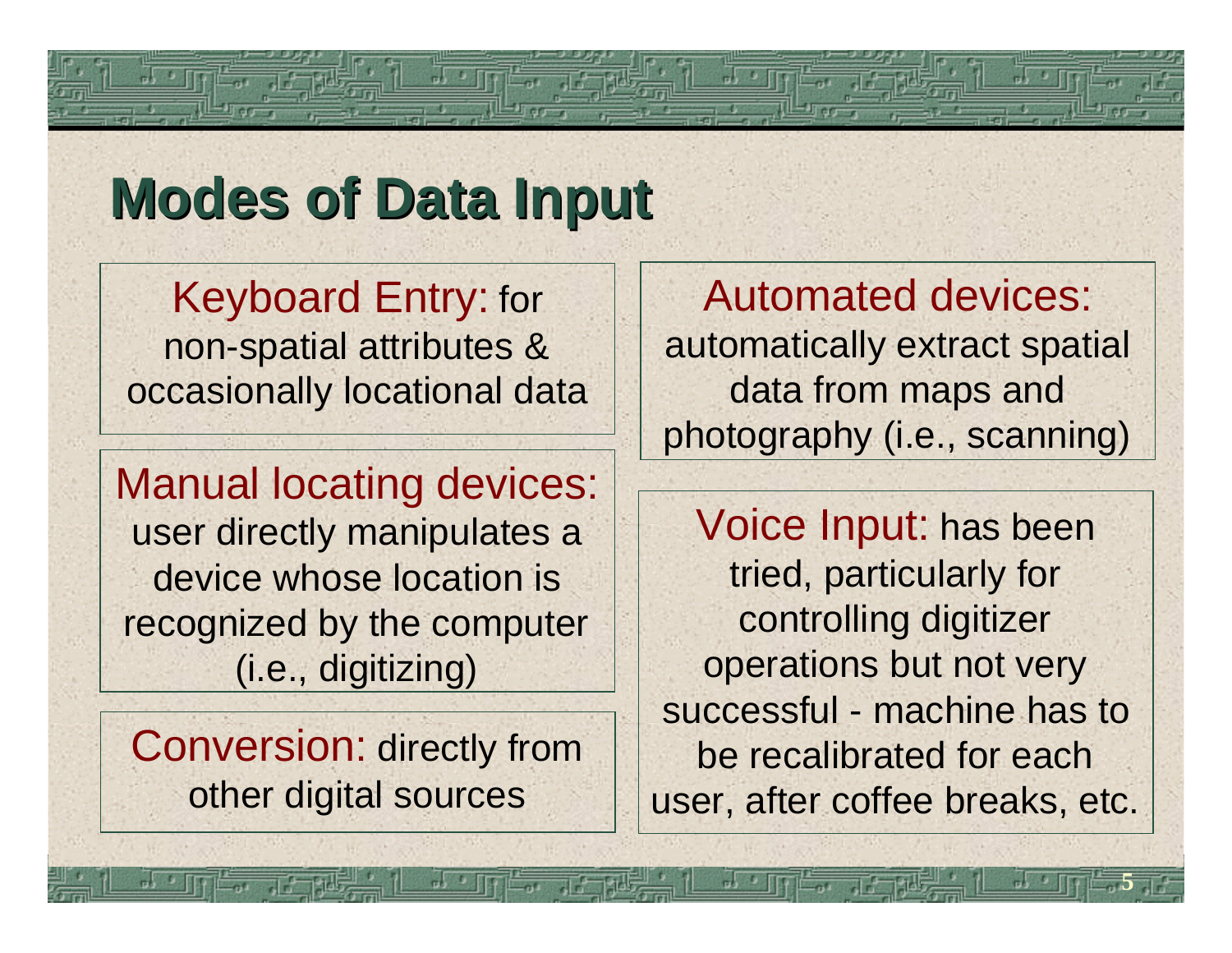# **Digitizers**

- Digitizers are the most common device for extracting spatial information from maps and photographs
	- The map, photo, or other document is placed on the flat surface of the digitizing tablet



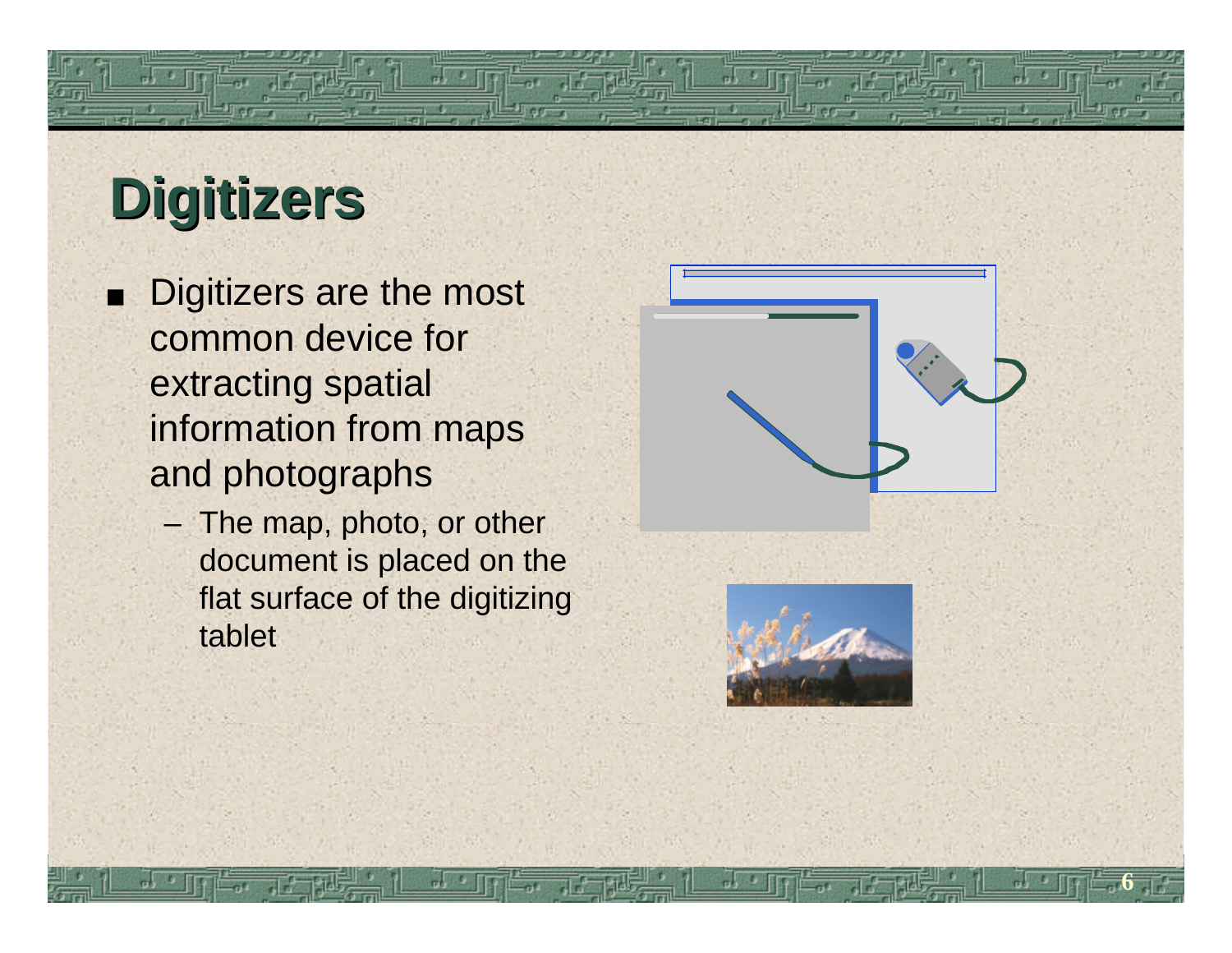#### **Hardware**

- The position of an indicator as it is moved over the surface of the digitizing tablet is detected by the computer and interpreted as pairs of x,y coordinates
	- The indicator may be a pen-like stylus or a cursor (a small flat plate the size of a hockey puck with a cross-hair)



**7**

**Figuently, there are control buttons on the** cursor which permit control of the system without having to turn attention from the digitizing tablet to a computer terminal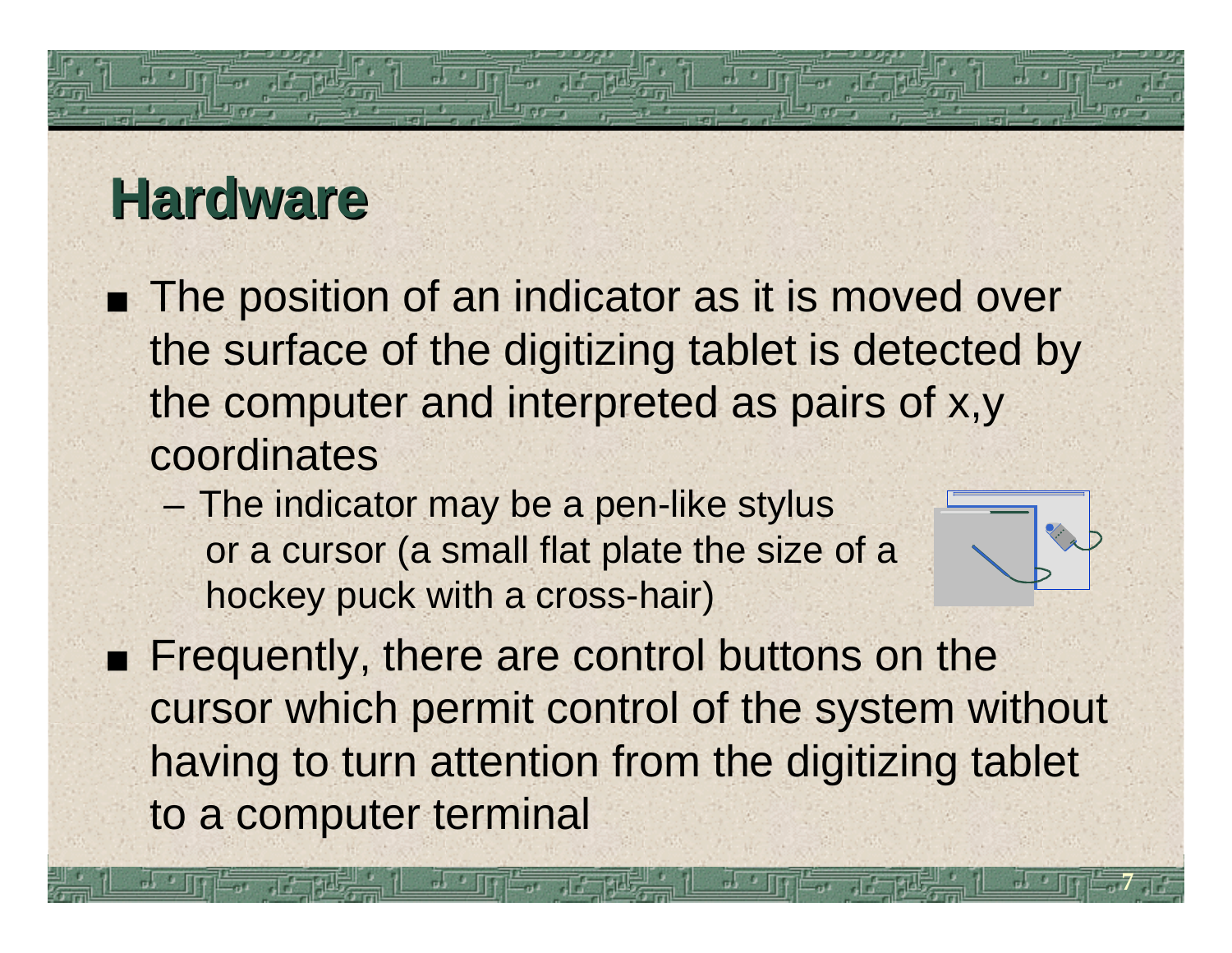#### **Hardware ~ Continued**

- Digitizing tablets can be purchased in sizes from 25x25 cm to 200x150 cm, at approximate costs from \$500 to \$5,000
	- http://www.calcomp.com/p\_tablets.htm
- Early digitizers (ca. 1965) were backlit glass tables
	- A magnetic field generated by the cursor was tracked mechanically by an arm located behind the table
	- The arm's motion was encoded, coordinates computed and set to a host processor
	- Some early low-cost systems had mechanically linked cursors - the free-cursor digitizer was initially much more expensive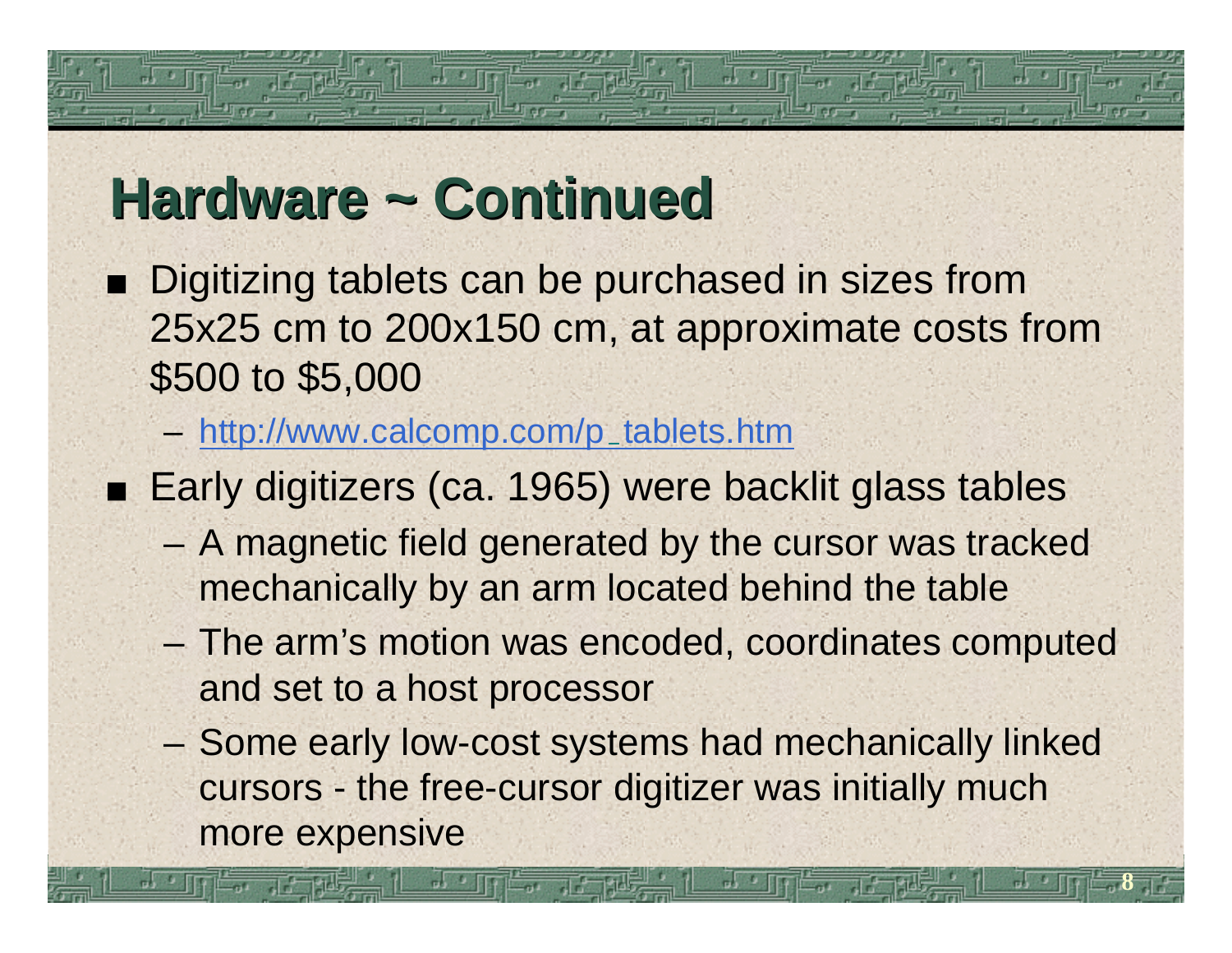#### **Hardware ~ Continued**

- **n** The first solid-state systems used a spark generated by the cursor and detected by linear microphones
	- Problems with errors generated by ambient noise
- Contemporary tablets use a grid of wires embedded in the tablet to generate a magnetic field which is detected by the cursor
	- Accuracies are typically better than 0.1 mm
	- This is better than the accuracy with which the average operator can position the cursor
	- Functions for transforming coordinates are sometimes built into the tablet and used to process data before it is sent to the host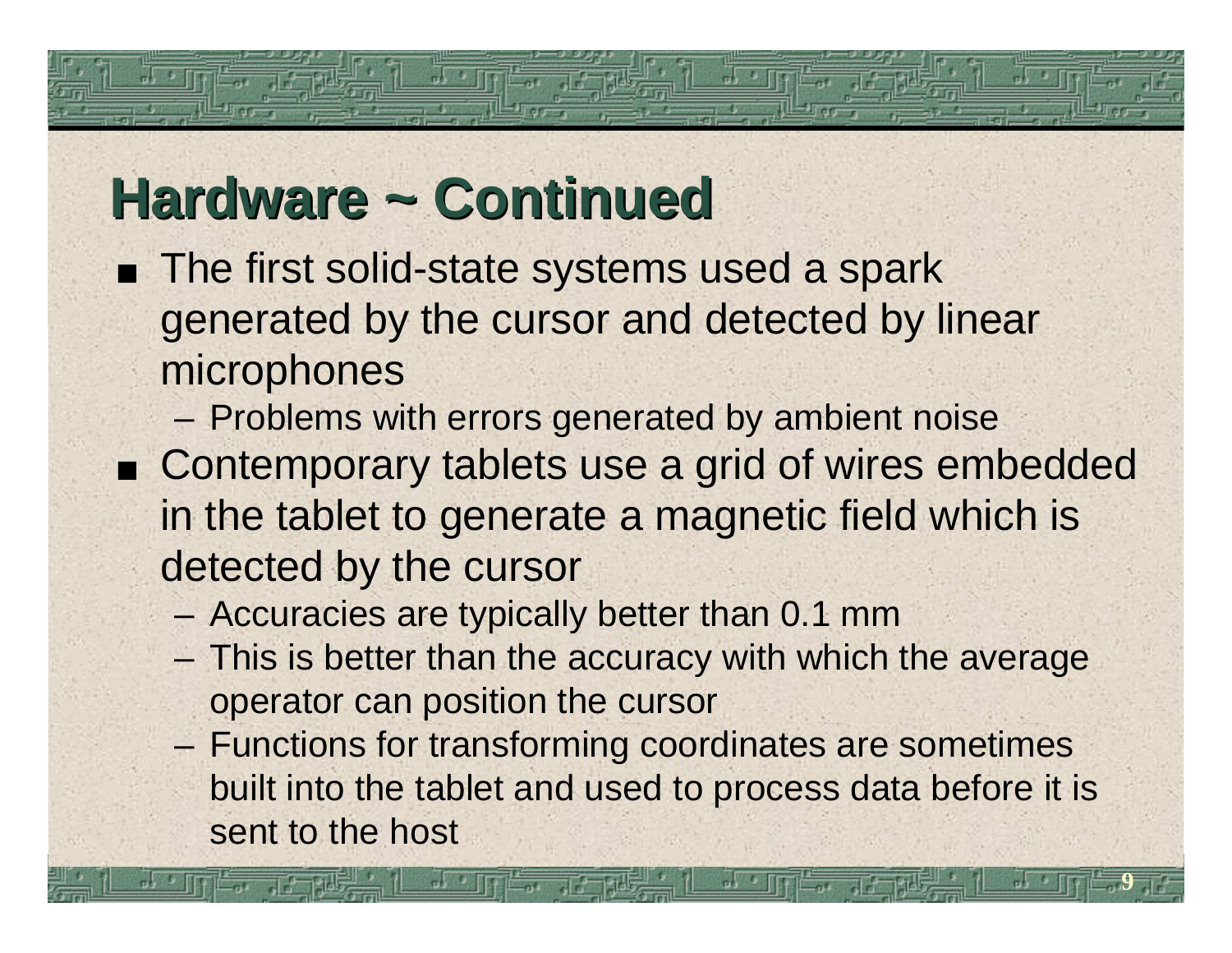# **Digitizing Operation**

- **The map is affixed to a digitizing table Three or more control points ("reference points",** "tics", etc.) are digitized for each map sheet
	- These will be easily identified points (intersections of major streets, major peaks, points on coastline)
	- The coordinates of these points will be known in the coordinate system to be used in the final database (i.e., lat/long, State Plane Coordinates, military grid)
	- The control points are used by the system to calculate the necessary mathematical transformations to convert all coordinates to the final system

**10**

– The more control points, the better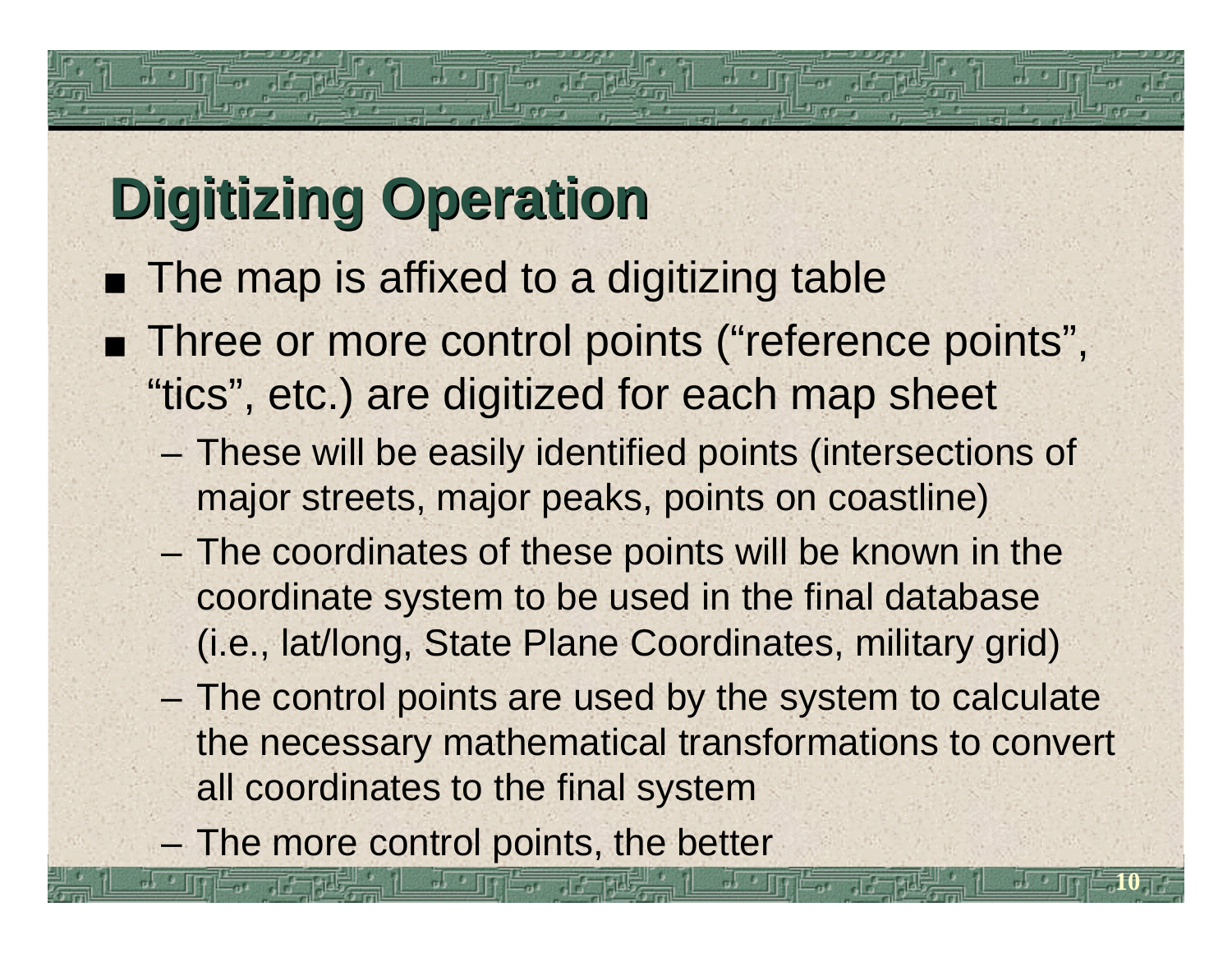#### **Digitizing Operation ~ Continued**

Digitizing the map contents can be done in 2 different modes:

#### **Point mode:**

operator identifies the points to be captured explicitly by pressing a button

**Stream mode: Stream mode:** points are captured at set points are captured at set time intervals (typically 10 per second) or on per second) or on movement of the cursor movement of the cursor by a fixed amount by a fixed amount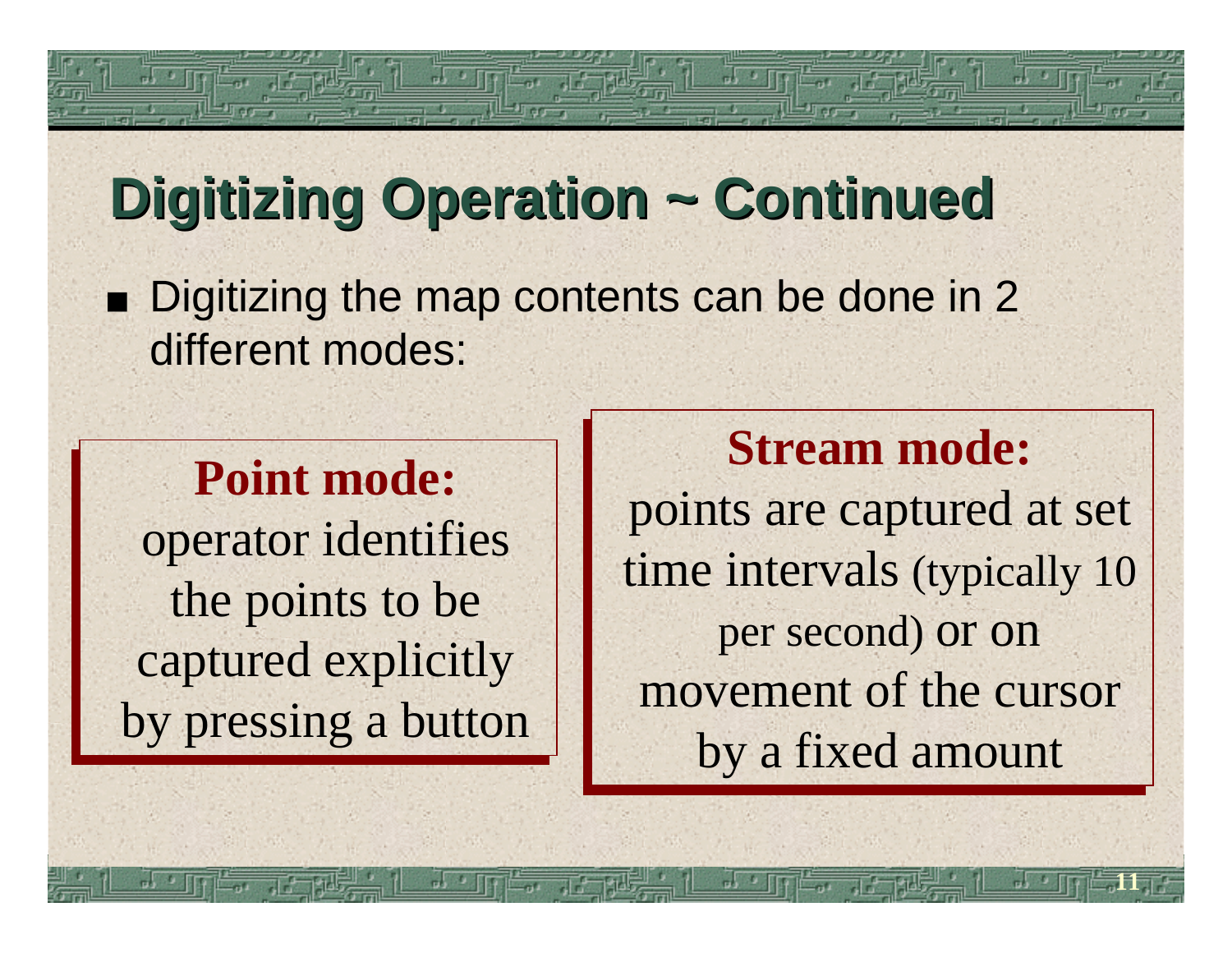### **Digitizing Operations ~ Continued**

#### Advantages and disadvantages

- In point mode the operator selects points subjectively (2 point operators will not code a line in the same way)
- Stream mode generates large numbers of points, many of which may be redundant
- Stream mode is more demanding on the user while point mode requires some judgment about how to represent the line
- Most digitizing is currently done in **point mode**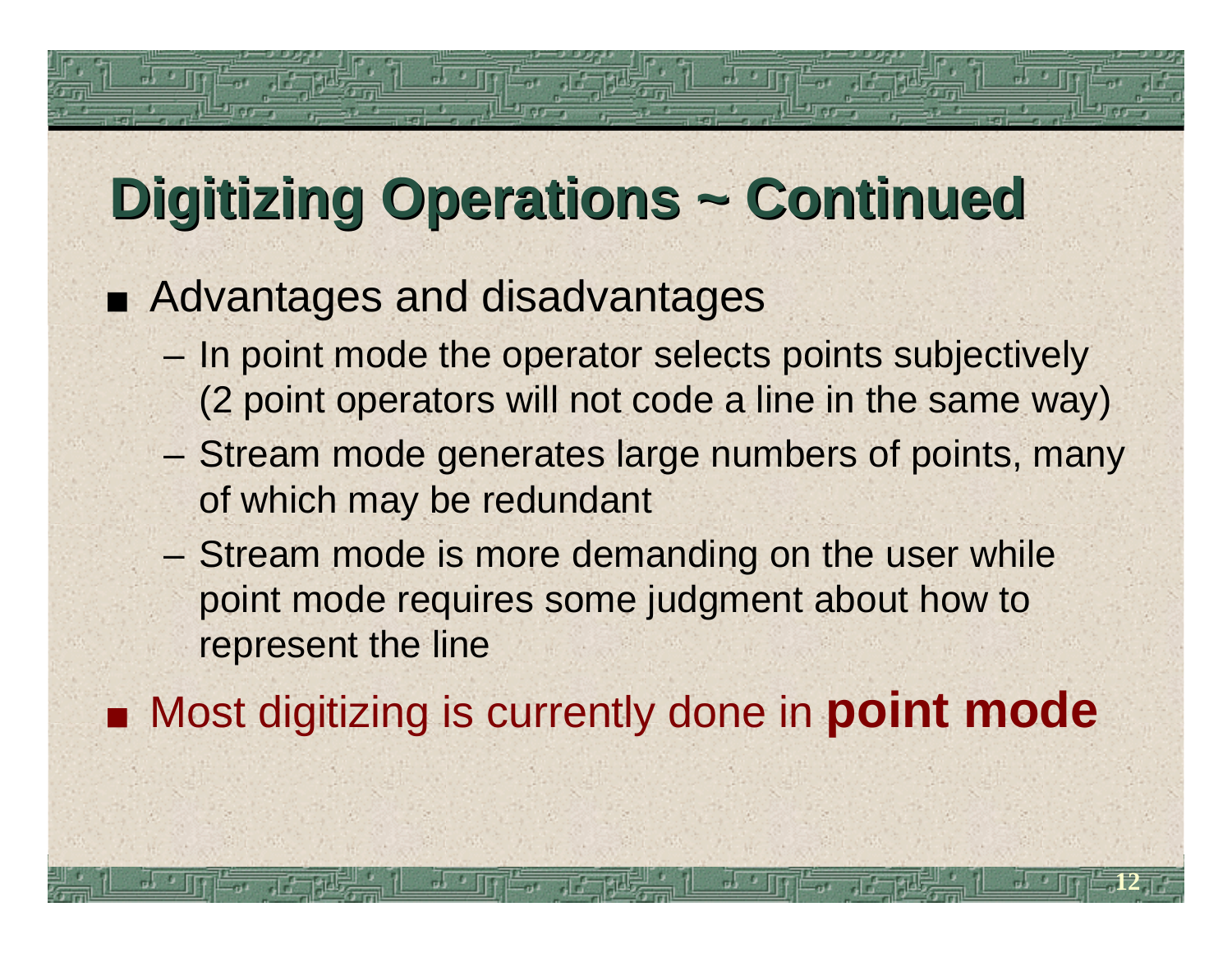# **Problems with Digitizing Maps**

- Arise since most maps were not drafted for the purpose of digitizing
	- Paper maps are unstable: each time the map is removed form the digitizing table, the reference points must be re-entered when the map is affixed to the table again
	- If the map has stretched or shrunk in the interim, the newly digitized points will be slightly off in their location when compared to previously digitized points
	- Errors occur on these maps, and these errors are entered into the GIS database as well
	- The level of error in the GIS database is directly related to the error level of the source maps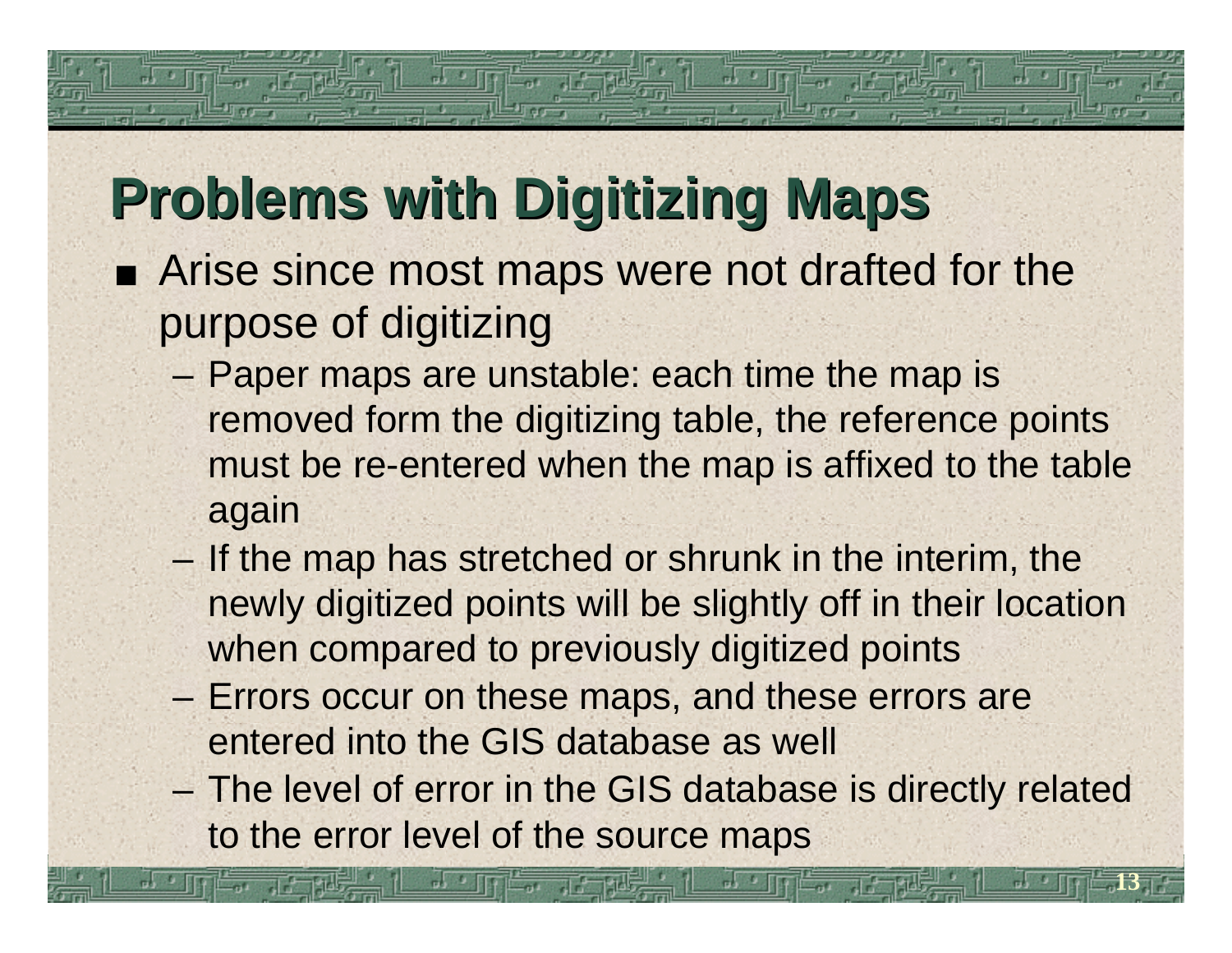#### **Problems with Digitizing Maps ~ Continued**

- **Naps are meant to display information, and do** not always accurately record locational information
	- For example, when a railroad, stream and road all go through a narrow mountain pass, the pass may actually be depicted wider than its actual size to allow for the three symbols to be drafted in the pass
- **Edgematching: discrepancies across map sheet** boundaries can cause discrepancies in the total GIS database
	- For example, roads or streams that do not meet exactly when two map sheets are placed next to each other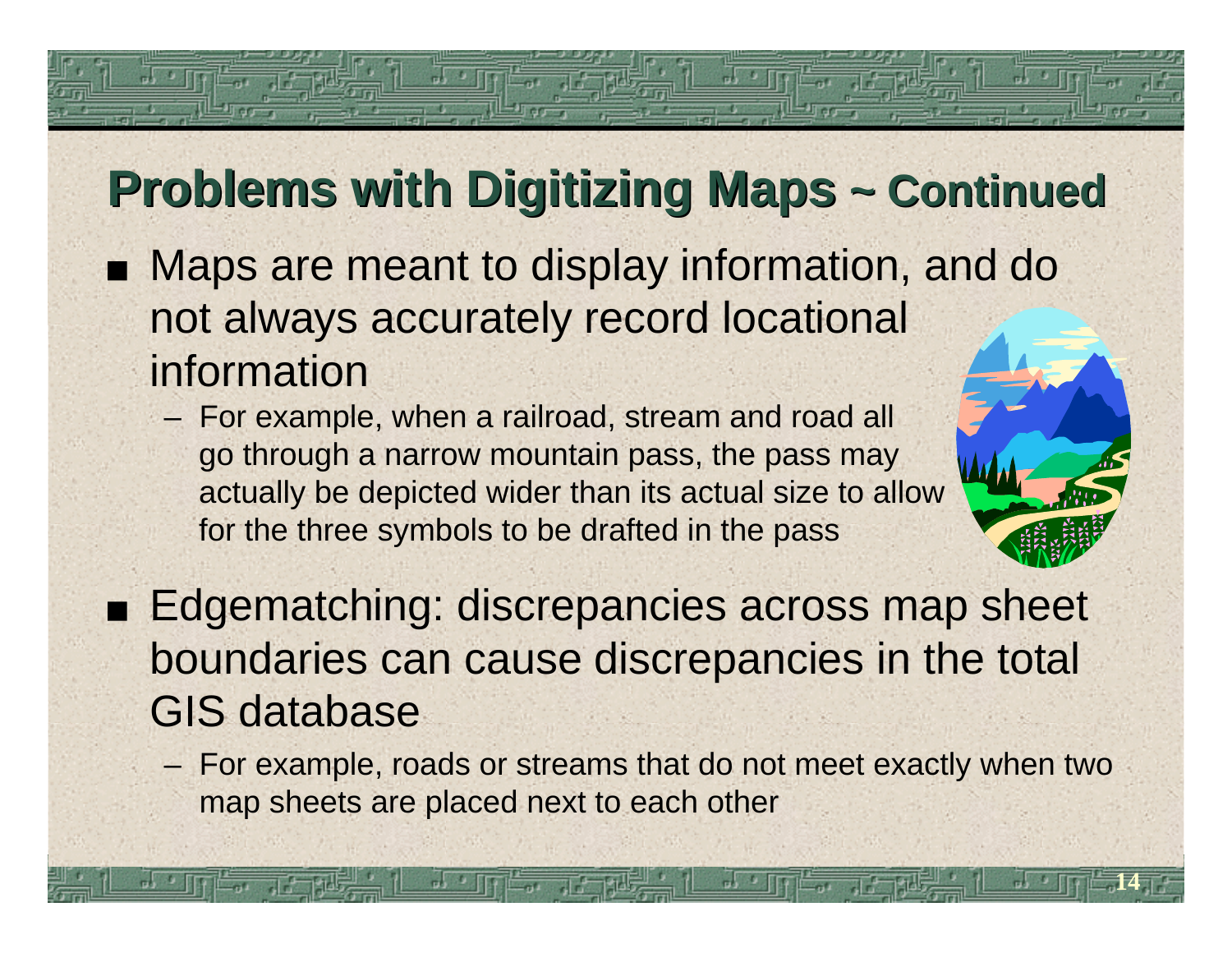#### **Problems with Digitizing Maps ~ Continued**

- **User fatigue and boredom**
- **E** User error causes overshoots, undershoots (gaps) and spikes at intersection of lines



**Overshoots Undershoots Spikes**

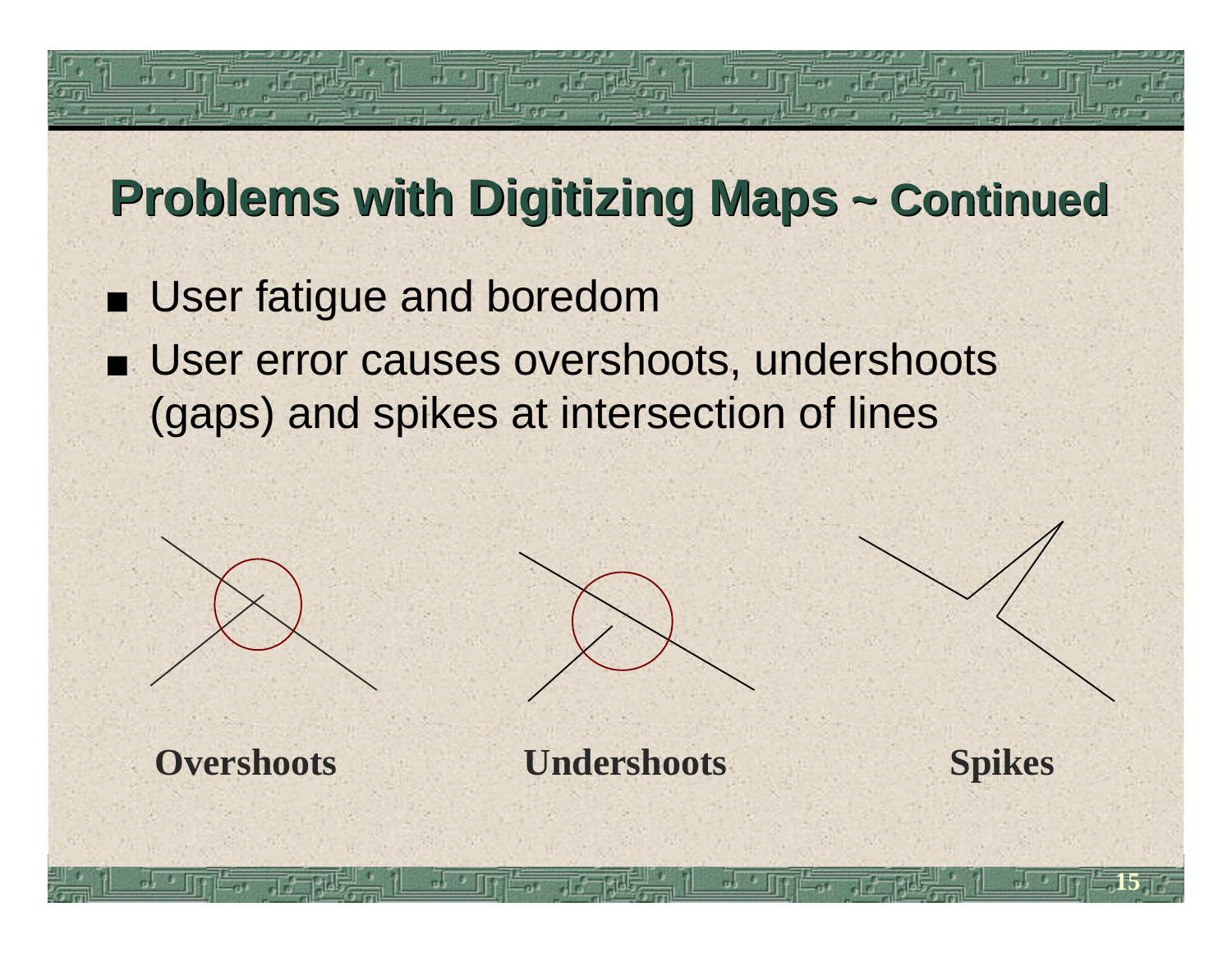#### **Editing Errors from Digitizing**

- Some errors can be corrected automatically
	- Small gaps at line junctions
	- Overshoots and sudden spikes in lines
- **Error rates depend on the complexity** of the map, are high for small scale, complex maps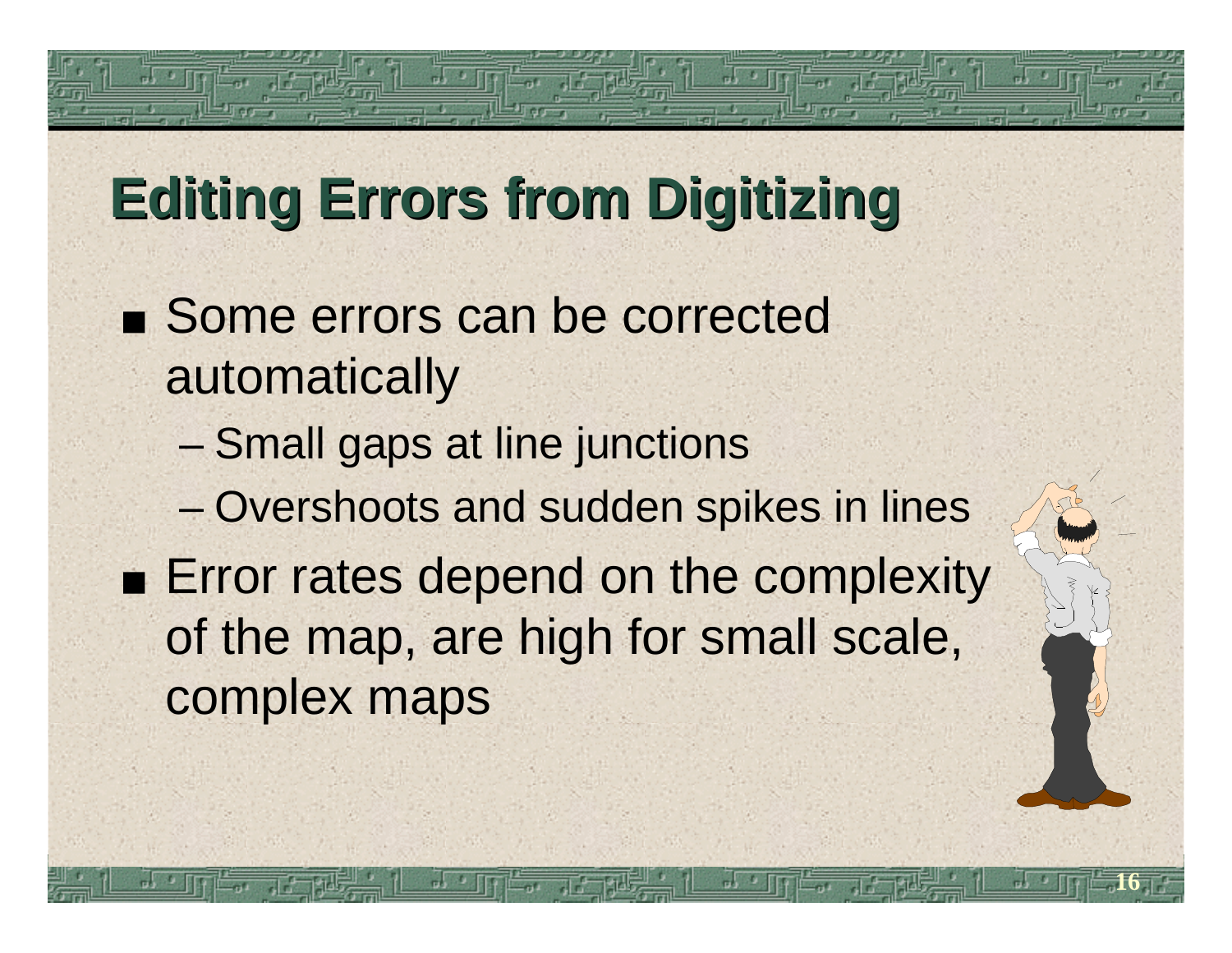# **Digitizing Costs**

- **A common rule of thumb in the** industry is one digitized boundary per minute
	- $-i.e.$  it would take  $99/60 = 1.65$  hours to digitize the boundaries of the 99 counties of Iowa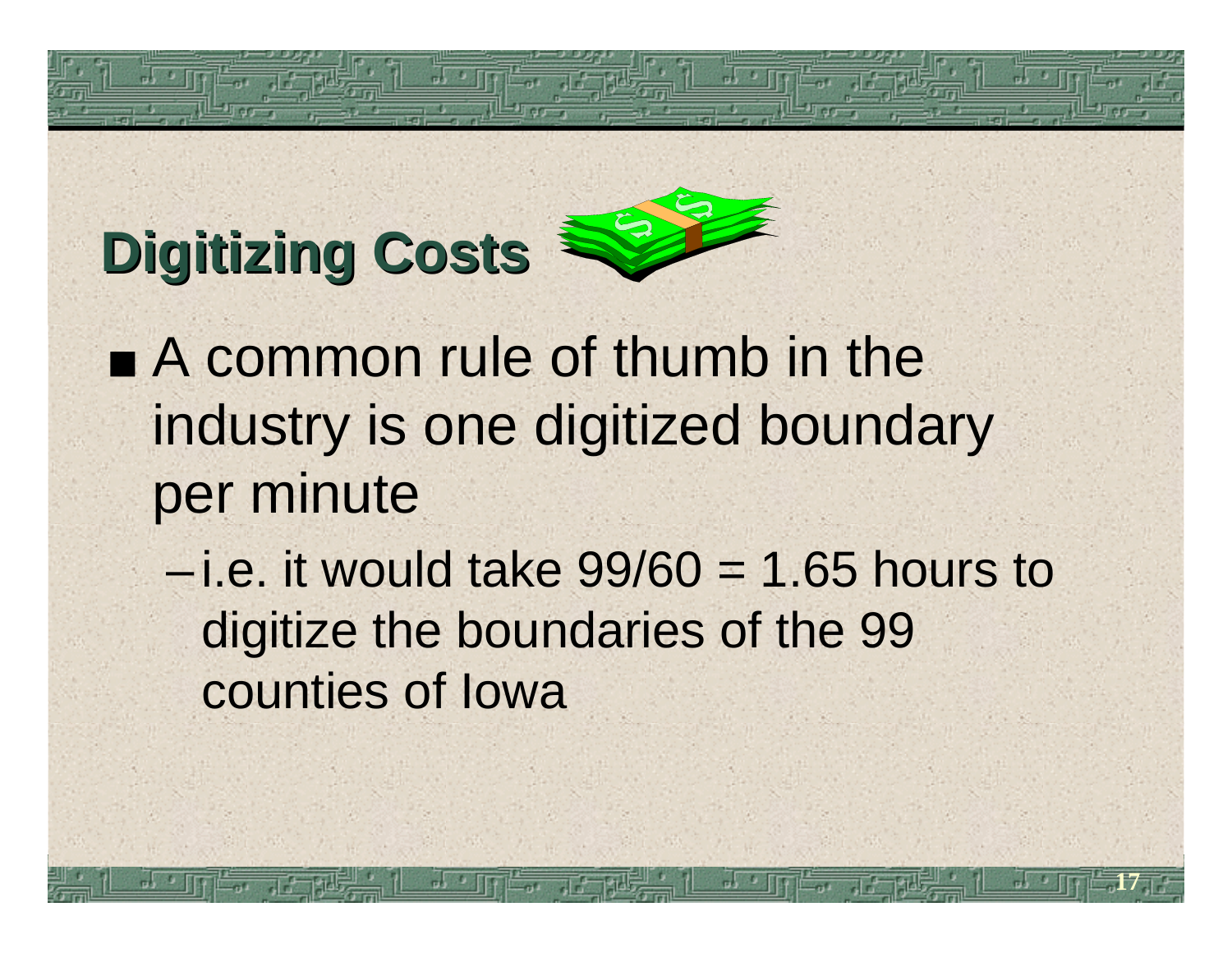#### **Video Scanner**

- **Essentially television cameras, with appropriate interface** electronics to create a computer-readable dataset
	- Available in either b/w or color
	- Extremely fast (scan times of under 1 second)
	- Relatively inexpensive (\$500 \$10,000)
- Produce a raster array of brightness (or color) values, which are then processed much like any other raster array
	- Typical data arrays from video scanners are of the order of 250 to 1000 pixels on a side
- **Typically have poor geometrical and radiometrical** characteristics, including various kinds of spatial distortions & uneven sensitivity to brightness across the scanned field
	- Video scanners are difficult to use for map input because of problems with distortion and interpretation of features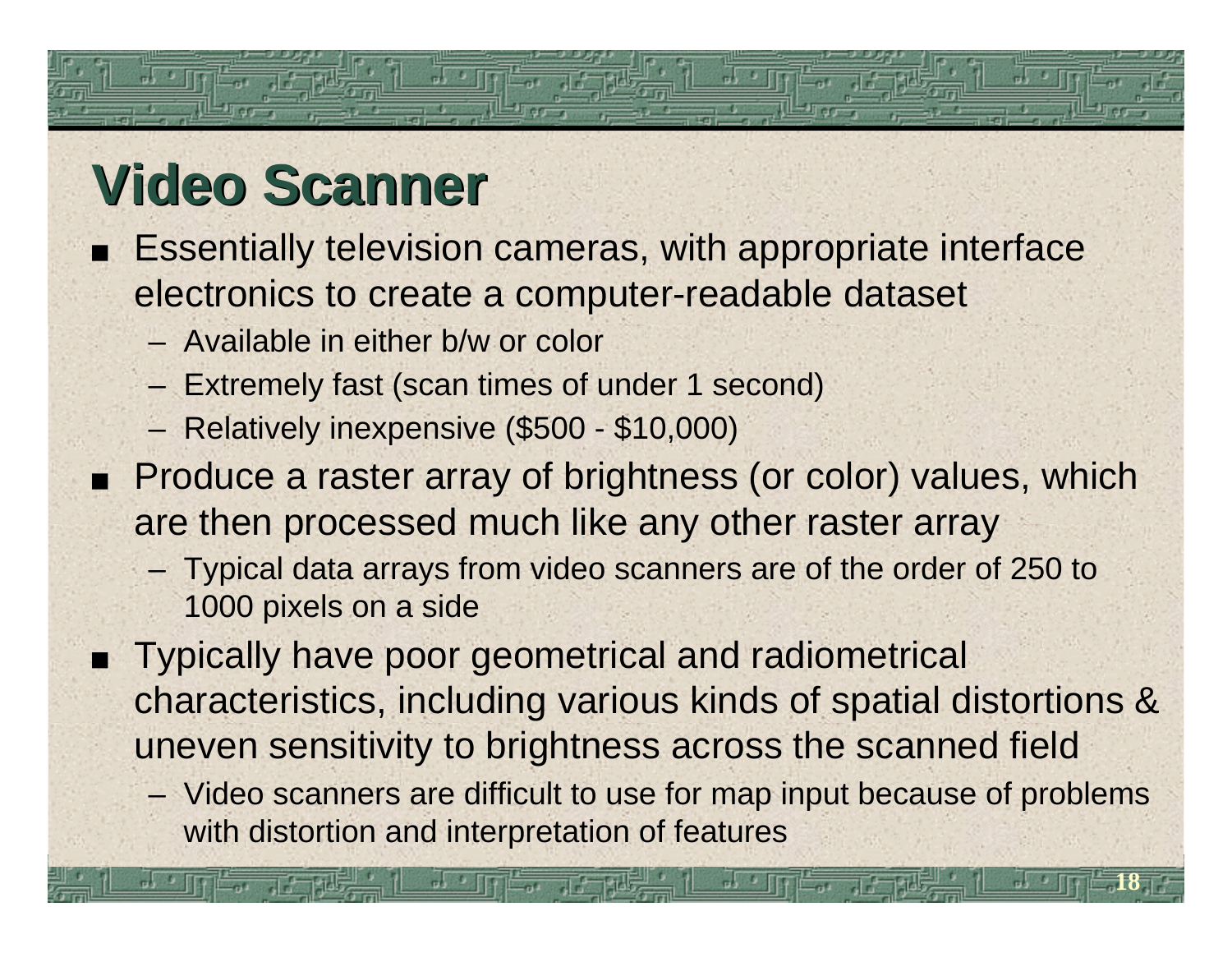#### **Electromechanical Scanner**

- Unlike video scanning systems, electromechanical systems are typically more expensive (\$10,000 to \$100,000) and slower, but can crate better quality products
- One common class of scanners involves attaching the graphic to a drum
	- As the drum rotates about its axis, a scanner head containing a light source and photo-detector reads the reflectivity of the target graphic, and digitizing this signal, creates a single column of pixels from the graphic
	- The scanner head moves along the axis of the drum to create the next column of pixels, and so on through the entire scan

**19**

– Compare the action of a lathe in a machine shop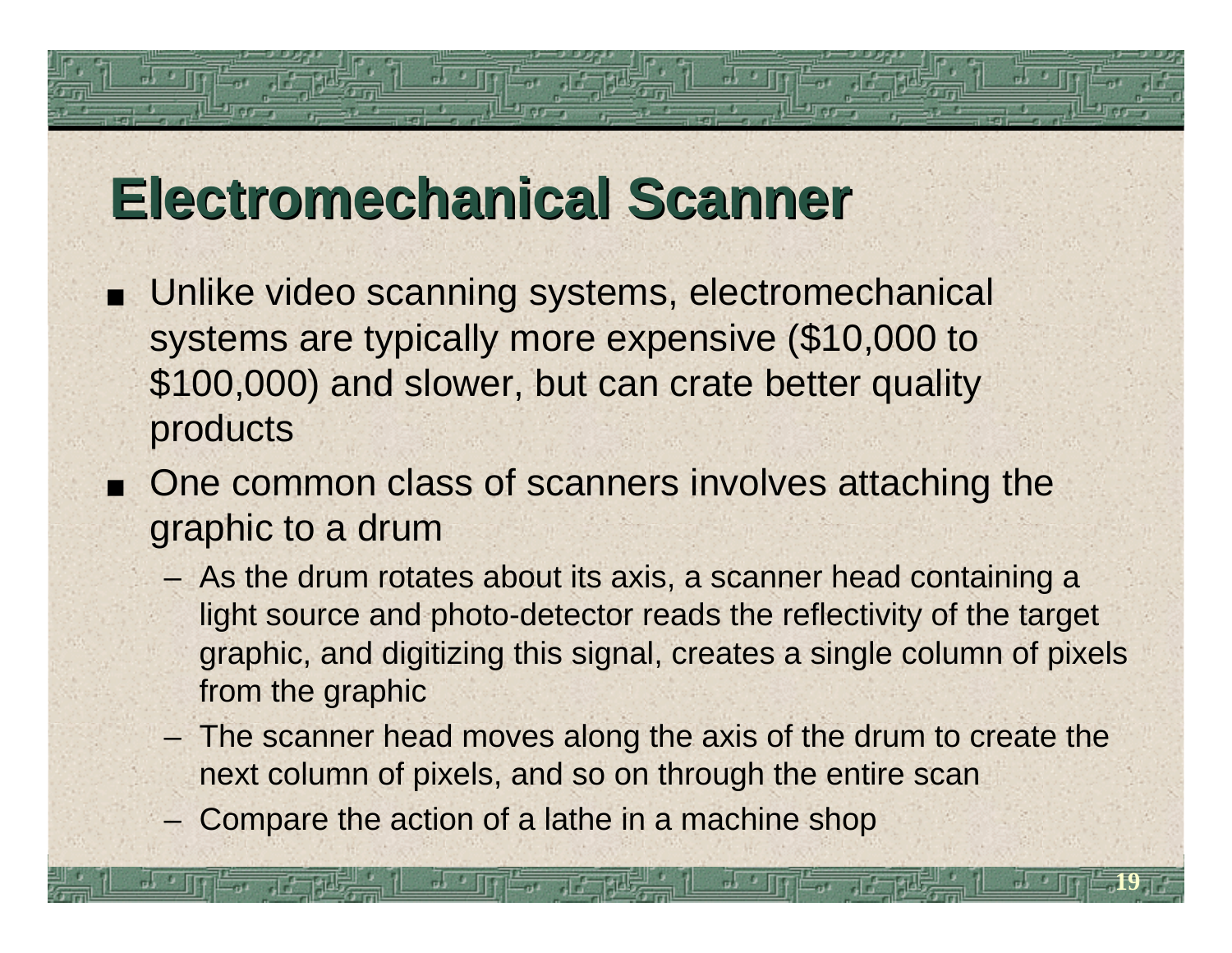#### **Electromechanical Scanner ~ Continued**

- This controls distortion by brining the single light source and detector to position on a regular grid of locations on the graphic
- Systems may have a scan spot size of a s little as 25 micrometers, and be able to scan graphics of the order of 1 meter on a side
- An alternative mechanism involves an array of photodetectors which extract data from several rows of the raster simultaneously
	- The detector moves across the document in a swath
	- When all the columns have been scanned, the detector moves to a new swath of rows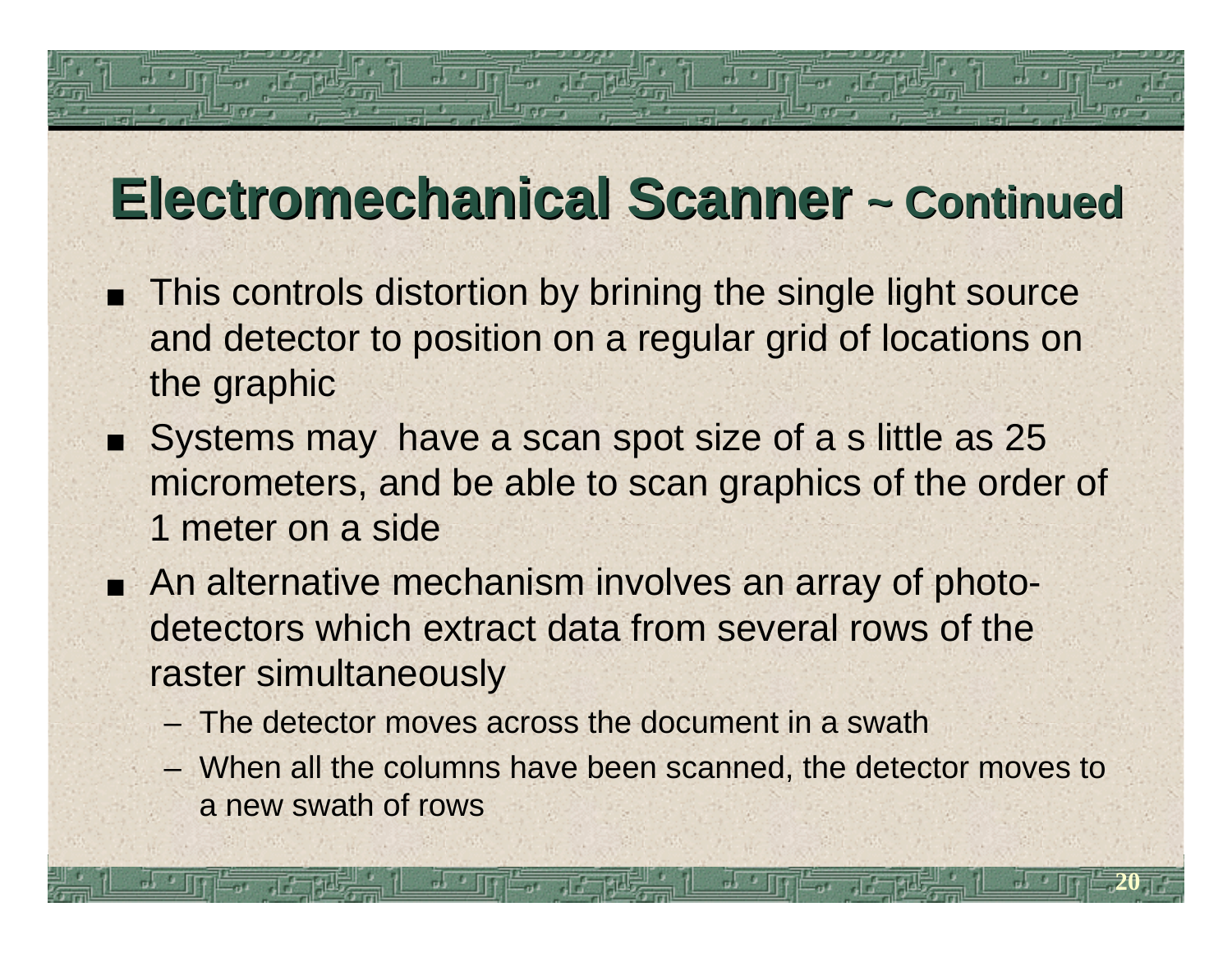#### **Requirements for Scanning**

- Documents must be clean (no smudges or extra markings)
- **Lines should be at least 0.1 mm wide**
- Complex line work provides greater chance of error in scanning

- Text may be accidentally scanned as line features
- **Extrace Contour lines cannot be broken with text**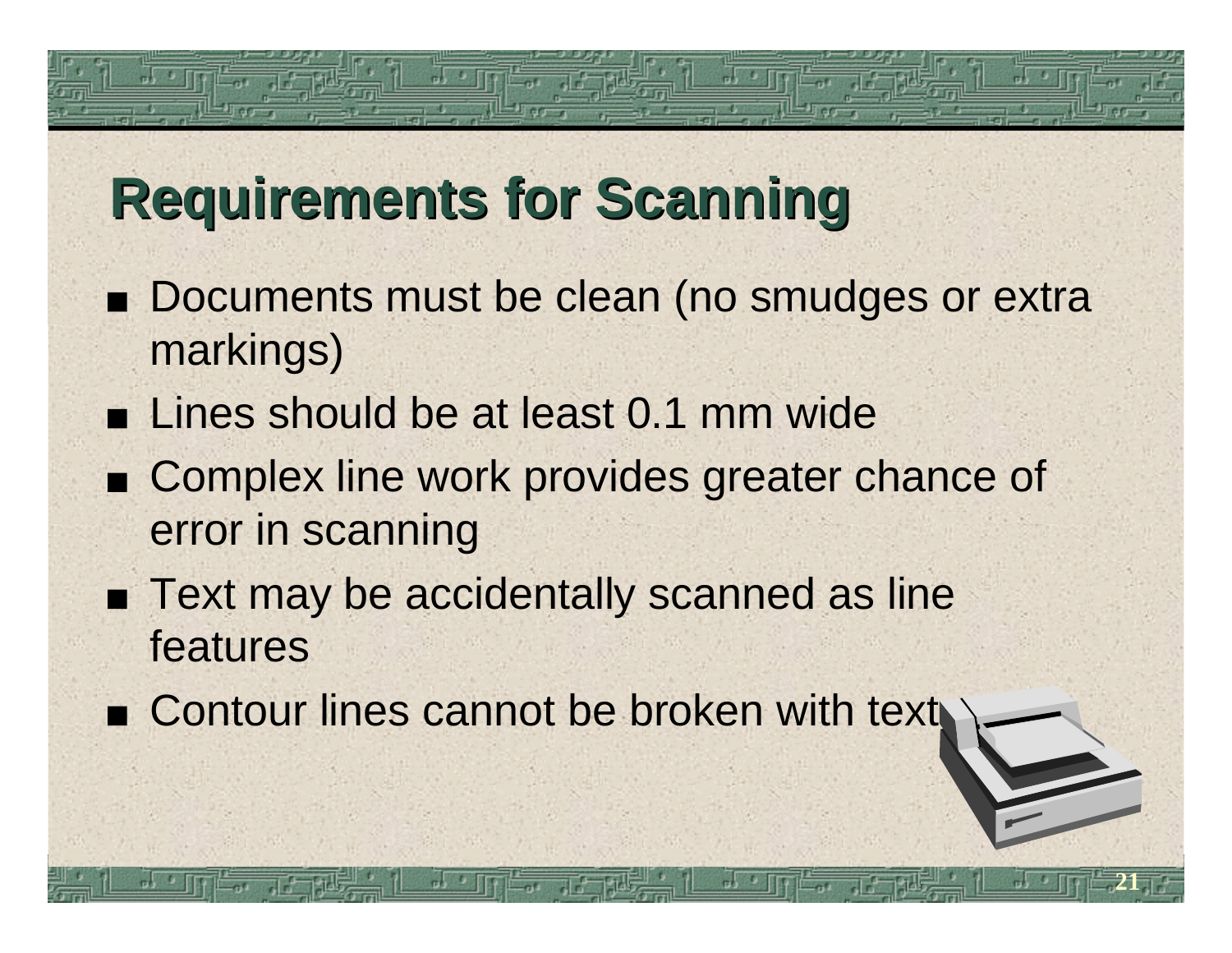# **Requirements for Scanning ~ Continued**

■ Automatic feature recognition is not easy (two contour lines vs. road symbols)



can be an efficient time saving, mode of data input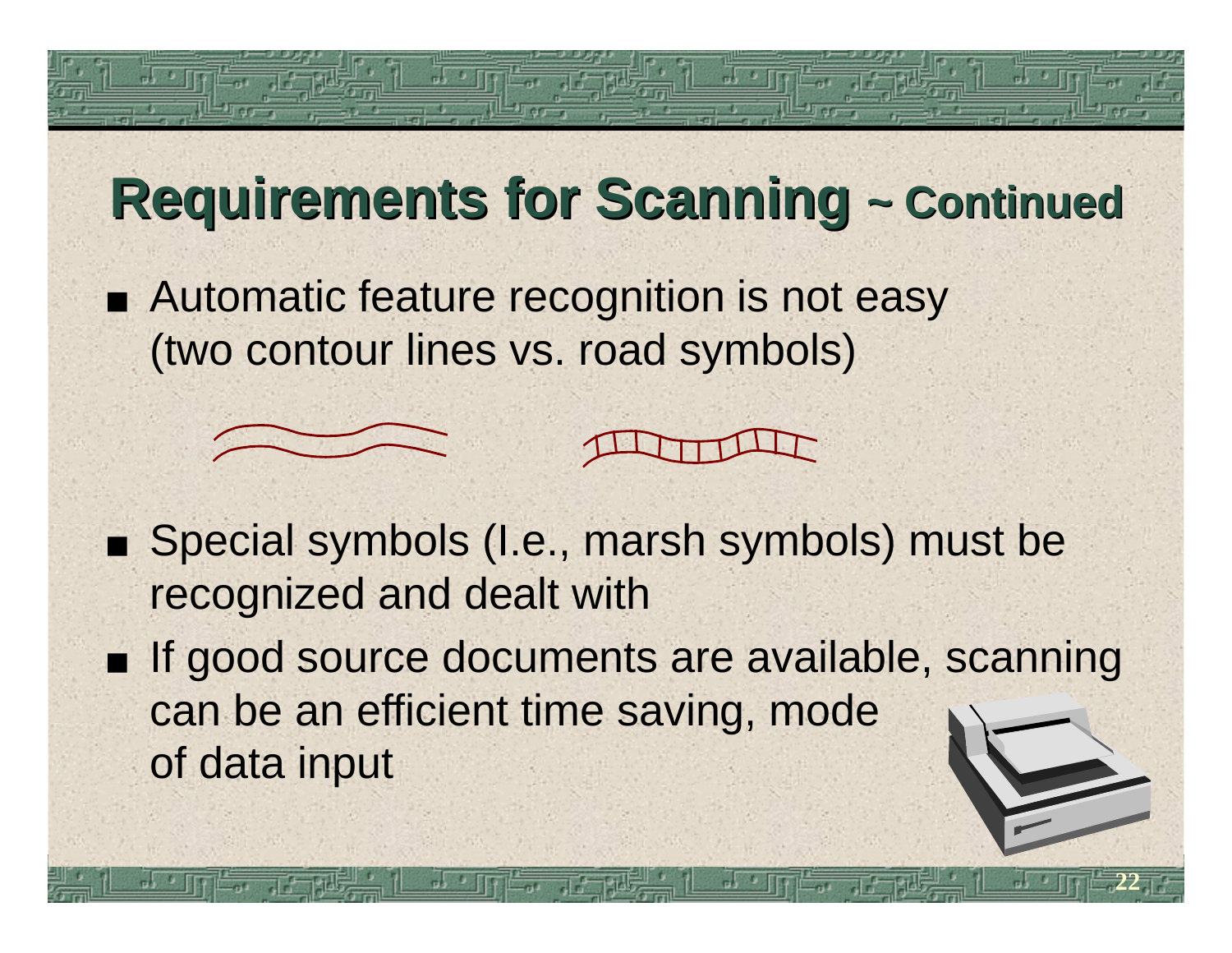#### **Conversion from other Digital Sources**

- Involves transferring data from one system to another by means of a conversion program
- More and more data is becoming available in magnetic media п
	- USGS digital cartographic data (DLGs (Digital Line Graphs))
	- Digital elevation models (DEMs)
	- TIGER and other census related data
	- Data from CAD/CAM systems (AutoCAD, DXF(Digital Exchange File))
	- Data from other GIS
- These data generally are supplied on digital tapes that must be read into the computer
	- However, CD-ROM is becoming increasingly popular for this purpose
		- **Provides better standards**
		- CD-ROM hardware is much less expensive CD-ROM drive \$1,000, tape drive \$14,000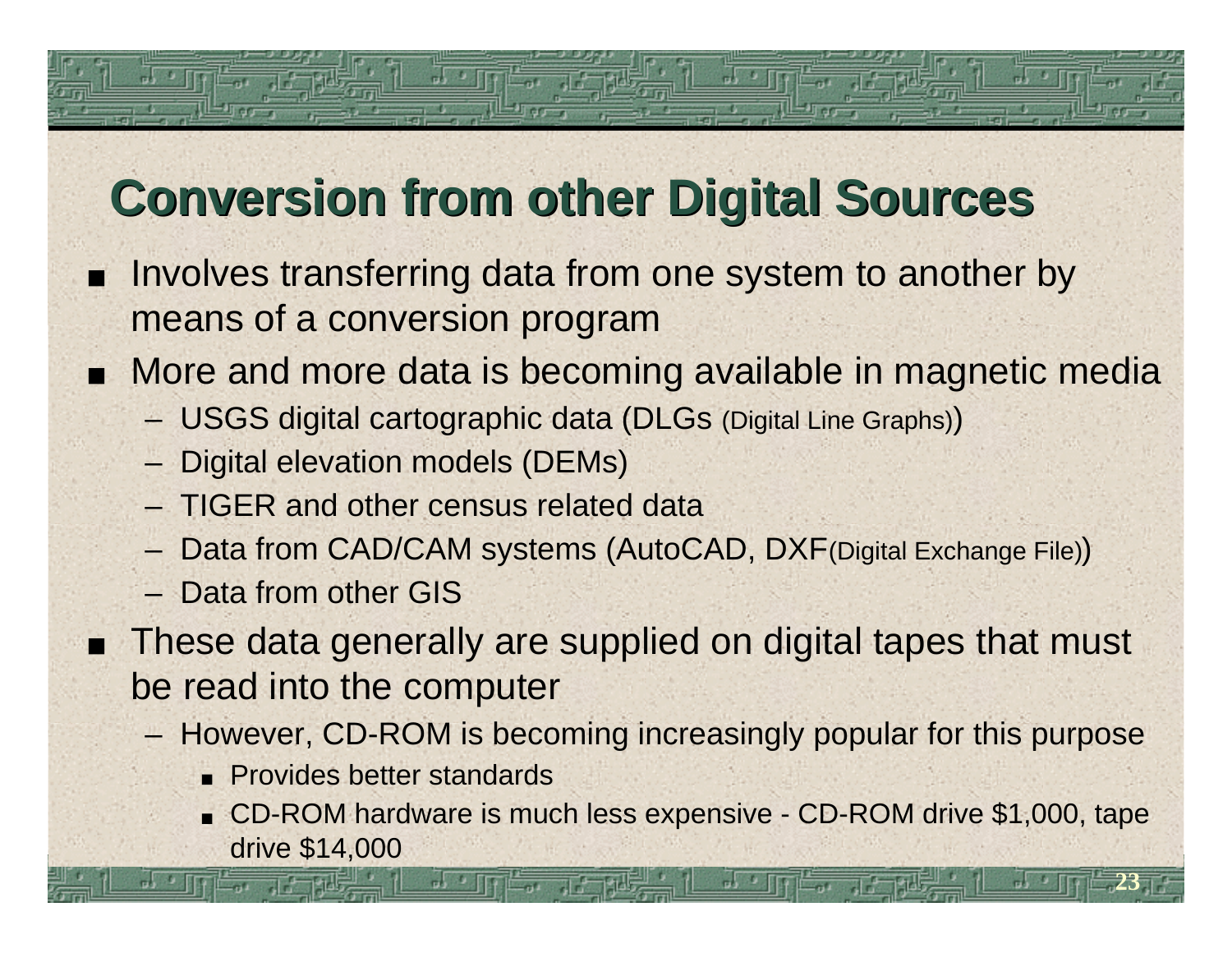# **Automated Surveying**

- Allows you to create a DIG File while on survey and makes a coordinate file
- **Directly determines the actual horizontal and vertical** positions of objects
- Two kinds of measurements are made: distance & direction
	- Traditionally, distance measuring involved pacing, chains and tapes of various materials
	- Direction measurements were made with transits & theodolites
- **Modern surveyors have a number of automated tools** to make distance & direction measurements easier

可中国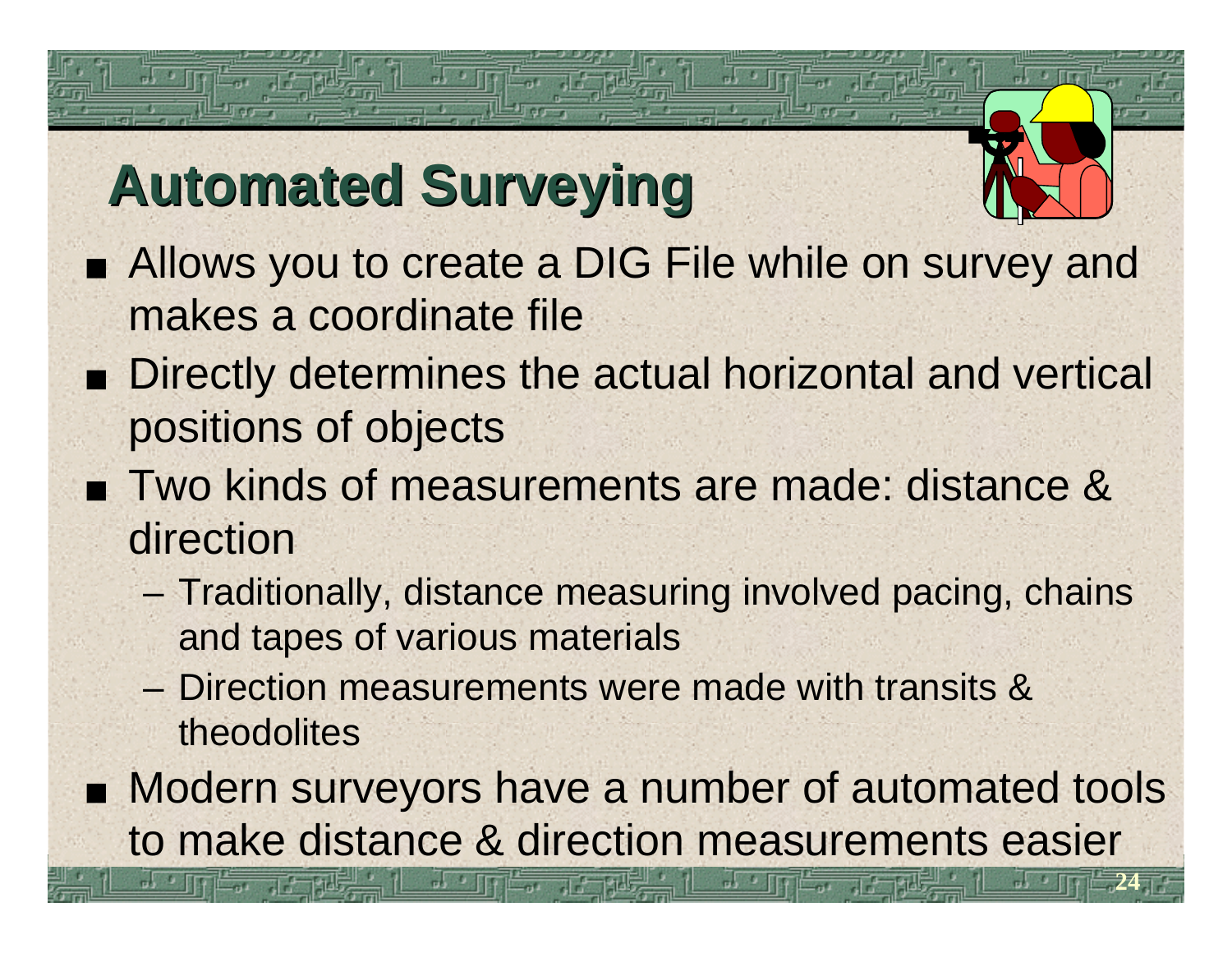#### **Automated Surveying ~ Continued**

- **Electronic systems measure distance using the** time of travel of beams of light or radio waves
	- By measuring the round-trip time to travel, from the observing instrument to the object in question and back, we can use the relationship  $(d= v \times t)$  to determine the distance
	- An instrument based on timing the travel of a pulse of infrared light can measure distances on the order of 10 km with a standard deviation of +/- 15 mm
- A total station (cost about \$30,000) captures distance and direction data in digital form
	- The data is downloaded to a host computer at the end of each session for direct input of GIS & other programs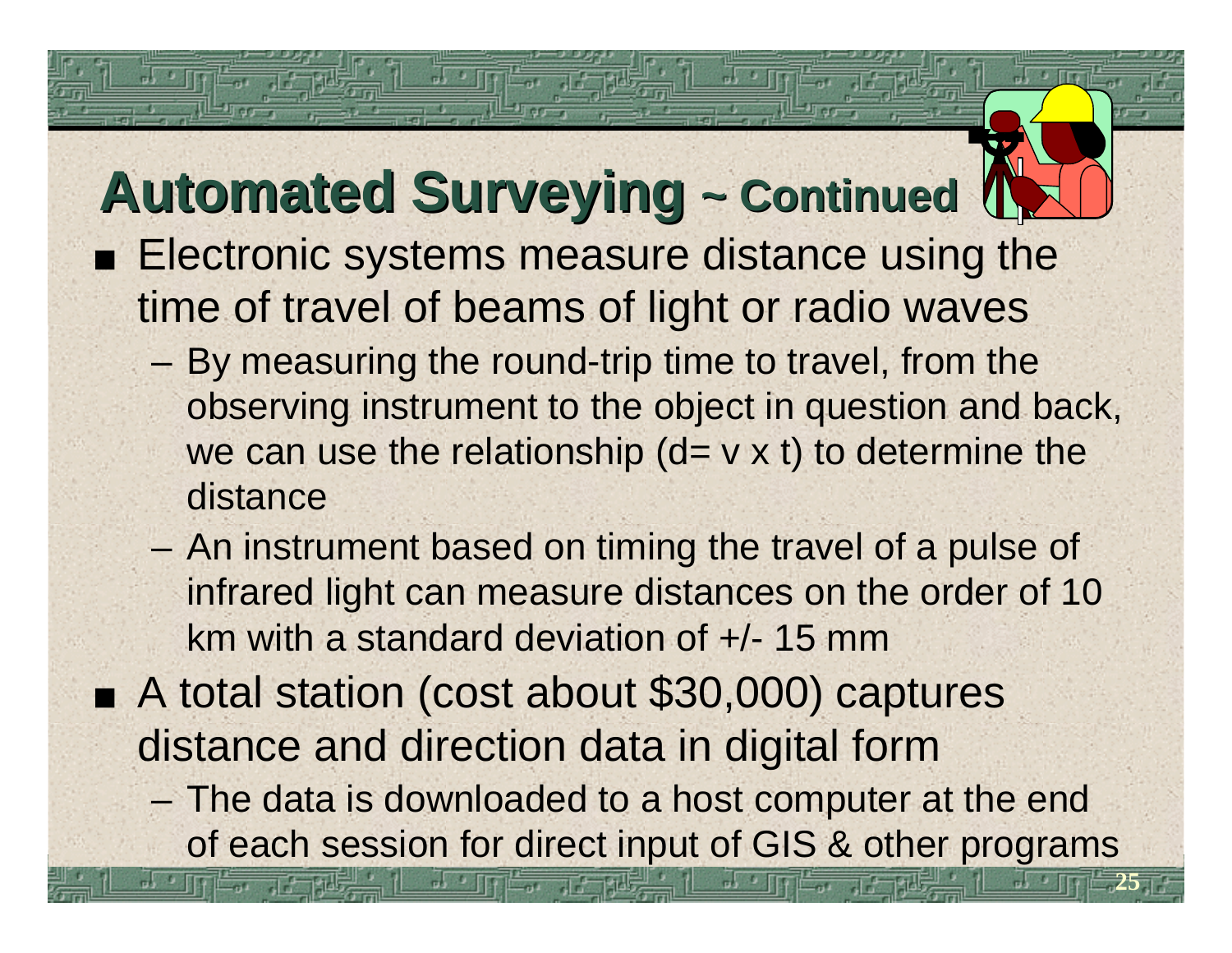#### **Global Positioning System (GPS)**

- A tool for determining accurate positions on the surface of the earth
- Computes positions from signals received from a series of satellites (NAVSTAR)
	- As of there are in orbit,
	- Are currently <u>executive</u>, but eventually will be  $\frac{1}{x}$
- **Depends on precise information about the orbits of** the satellites
- GPS accuracy is already as good as the largest scale base mapping available for the continental US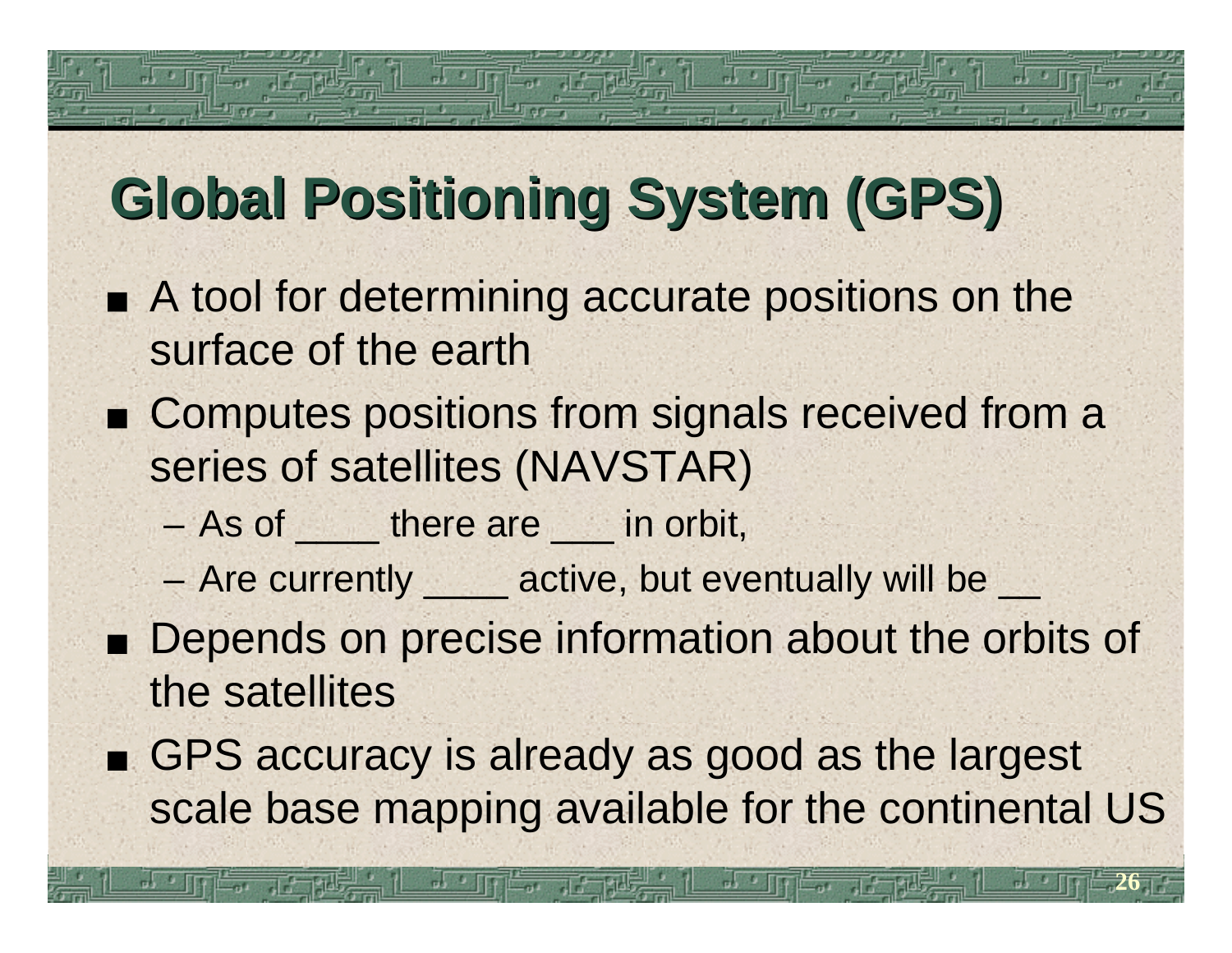# **GPS ~ Continued**

- A radio receiver with appropriate electronics is connected to a small antenna and depending on the method used, in one hours or less than 1 second, the system is able to determine its location in 3D Space
- Developed and operated by the US armed forces, but access is generally available and civilian interest is high

- **Particularly valuable for establishing accurate** positional control in remote areas
- Current GPS receivers cost about \$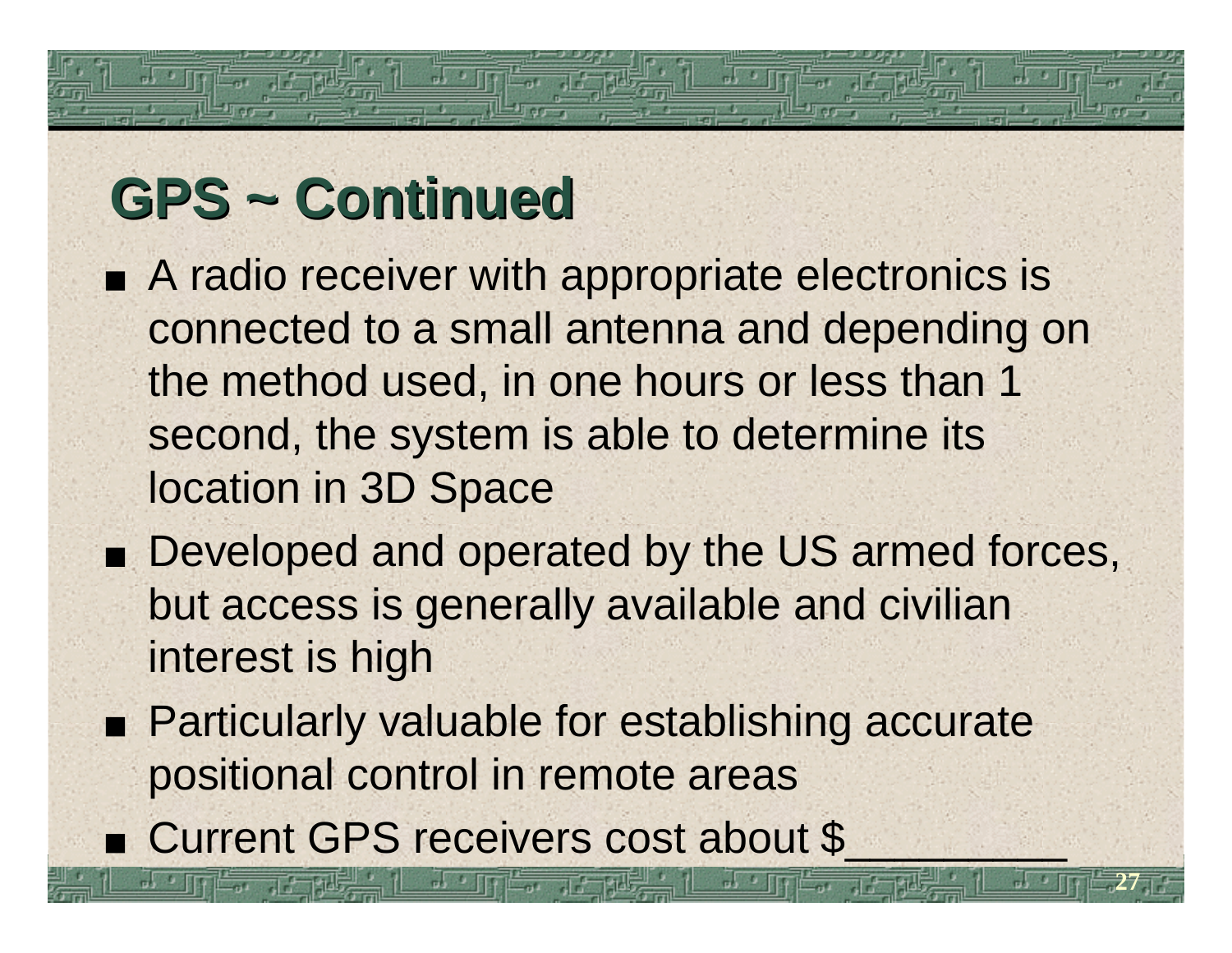# **GPS ~ Continued**

■ Railroad companies are using GPS to create the first accurate survey of the US rail network and to track train positions



- The use of GPS has resulted in corrections to the elevations of many of the world's peaks, including Mount Blanc and K2
- Current GPS positional accuracies are order 5-10 m with standard equipment and as small as 1 cm with "survey grade" receivers
	- Accuracy will continue to improve as more satellites are placed in orbit & experts fine tune the software & hardware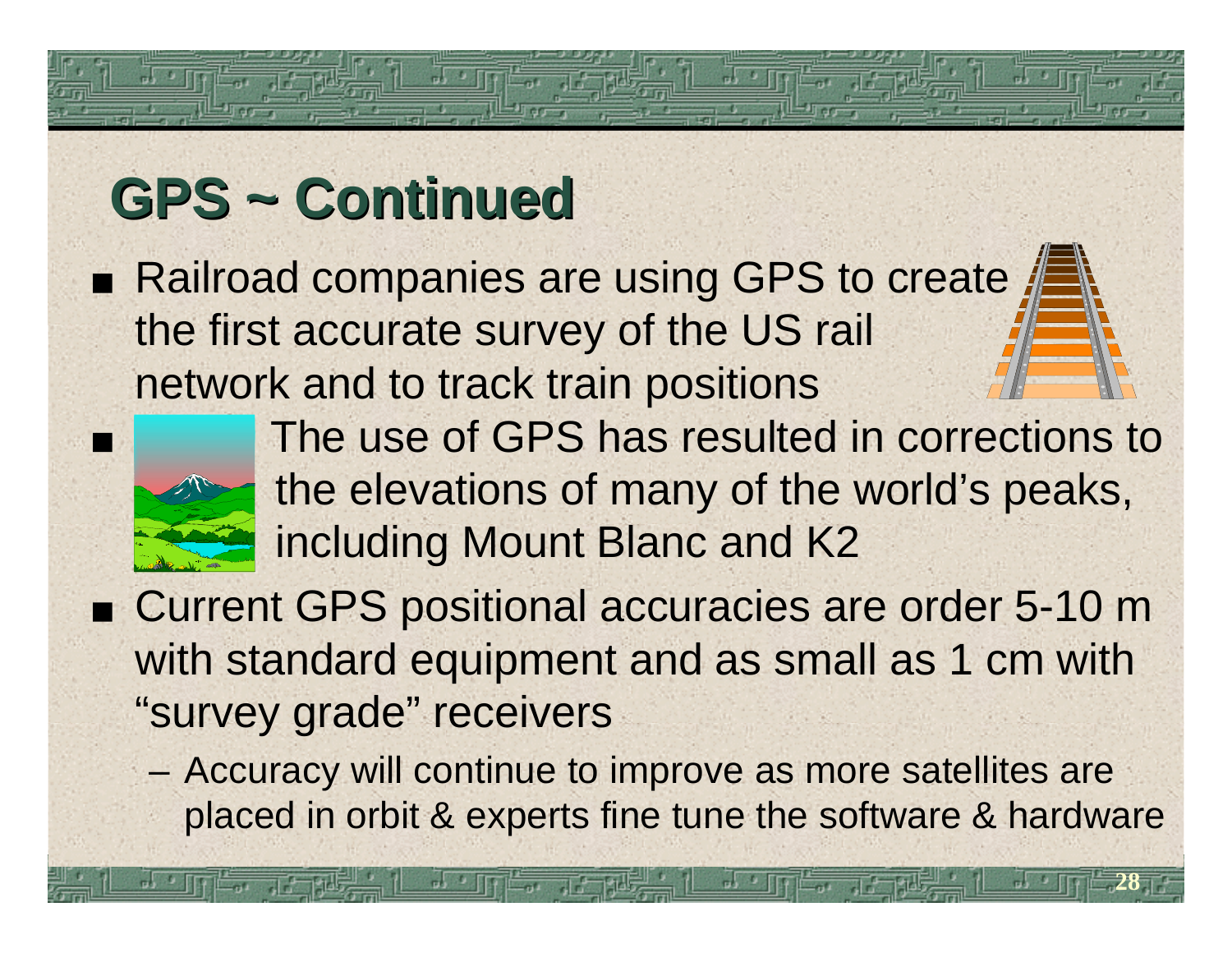#### **Criteria for Choosing Modes of Input**

#### **Type of data source:**

~ images favor scanning ~ maps can be scanned or digitized

#### **Database model of Database model of the GIS the GIS**

- ~ scanning easier for ~ scanning easier for raster, raster,
- ~ digitizing for vector ~ digitizing for vector

#### **Density of data: Density of data:**

- ~ dense linework makes for difficult digitizing for difficult digitizing
- ~ *example:* Mt. Everest 20 ft elevation ~ *example:* Mt. Everest 20 ft elevation contours, too dense to scan

**Expected applications of the GIS implementation**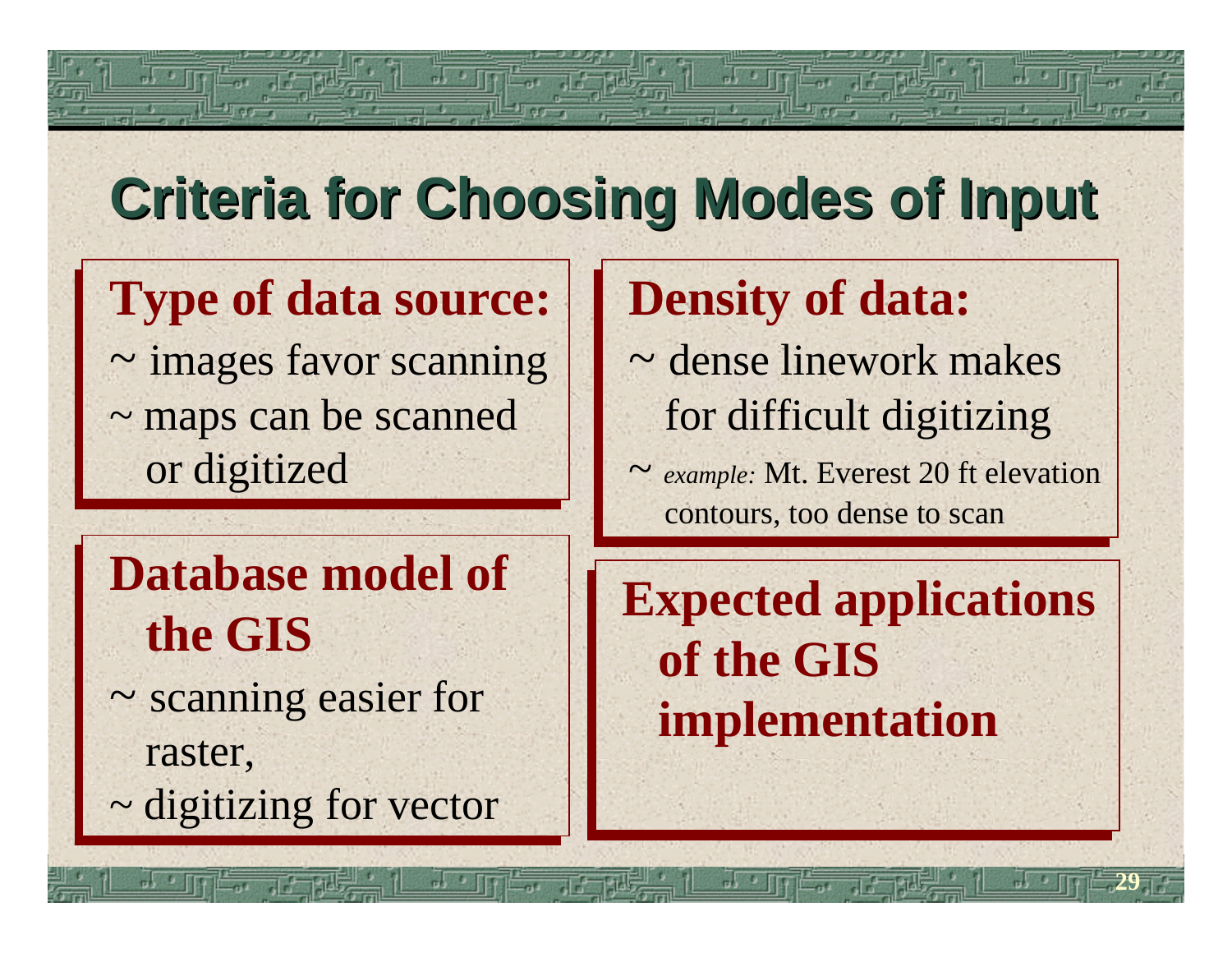#### **Rasterization of Digitized Data**

- **For some data, entry in vector form is more** efficient, followed by conversion to raster
- We might digitize the county boundary in vector form by:
	- Mounting a map on a digitizing table
	- Capturing the locations of points along the boundary
	- Assuming that the points are connected by straight line segments
- **This may produce an ASCII file of pairs of xy** coordinates which must then be processed by the GIS, or the output of the digitizers may go directly into the GIS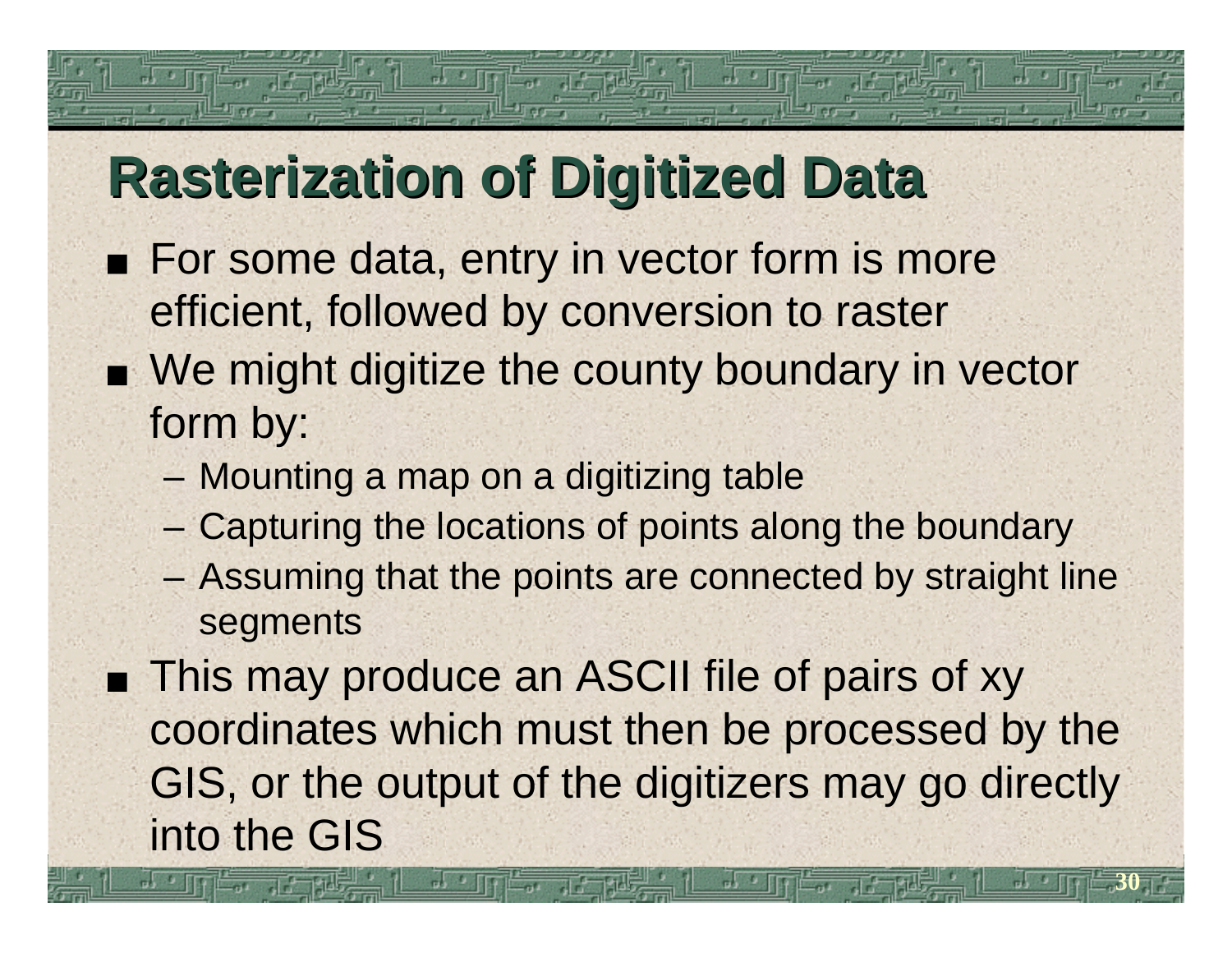#### **Rasterization of Digitized Data ~ Continued**

- The vector representation of the boundary as points is then converted to a raster by an operation known as vector-raster conversion
	- The computer calculates which county each cell is in using the vector representation of the boundary and outputs a raster
- **Digitizing the boundary is much less work than** cell by cell entry
- Most raster GIS have functions such as vectorraster conversion to support vector entry
	- Many support digitizing and editing of vector data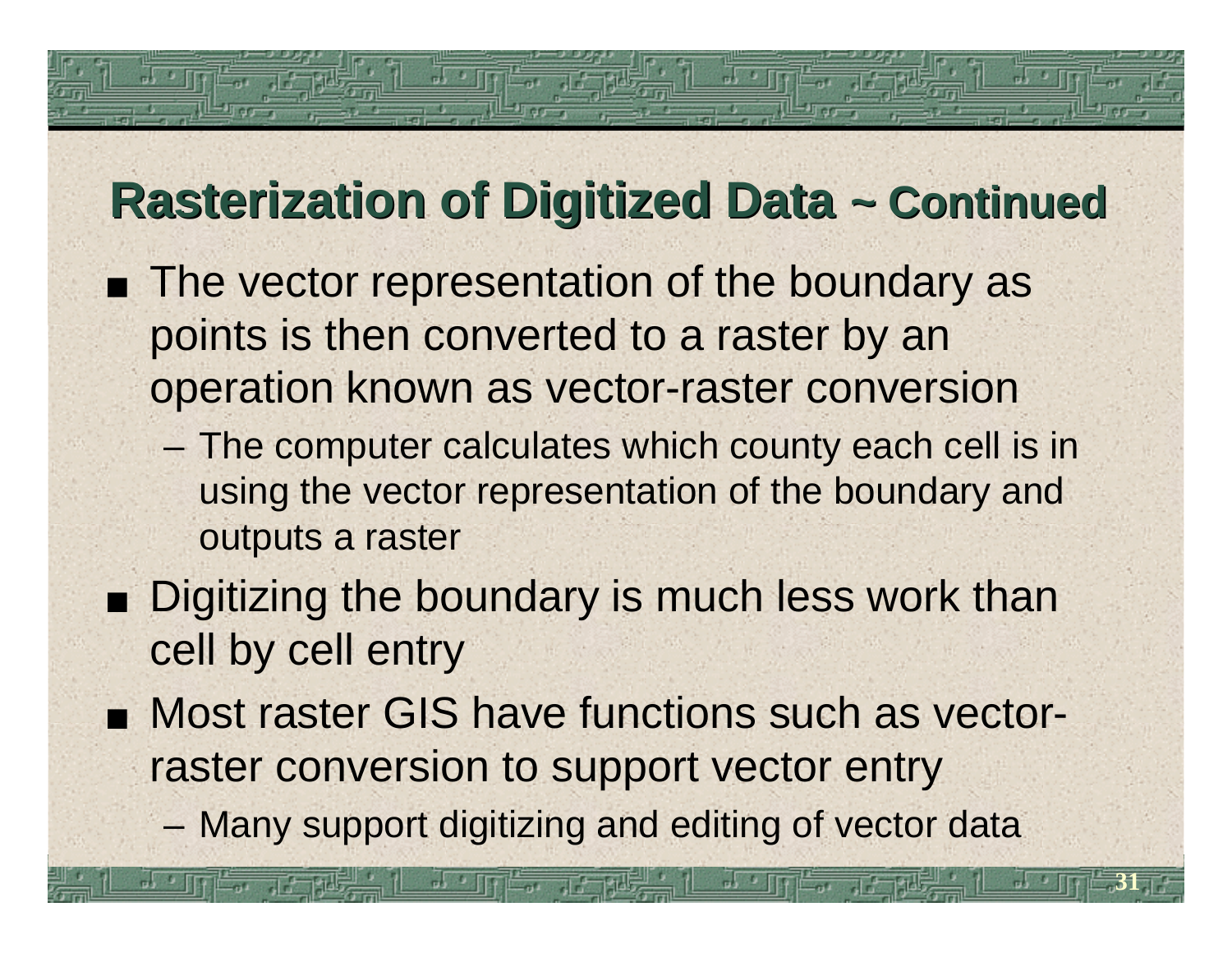#### **Vectorization of Scanned Images**

- **For many purposes it is necessary to extract** features and objects from a scanned image
	- i.e. a road on the input document will have produced characteristic values in each of a band of pixels
	- If the scanner has pixels of 25 microns = 0.025 mm, a line of width 0.5 mm will create a and 20 pixels across
	- The vectorization version of the line will be a series of coordinate points joined by straight lines, representing the road as an object or feature instead of a collection, of contiguous pixels

**32**

Since the scanner can be color sensitive, vectorizing may be aided by the use of special inks for certain features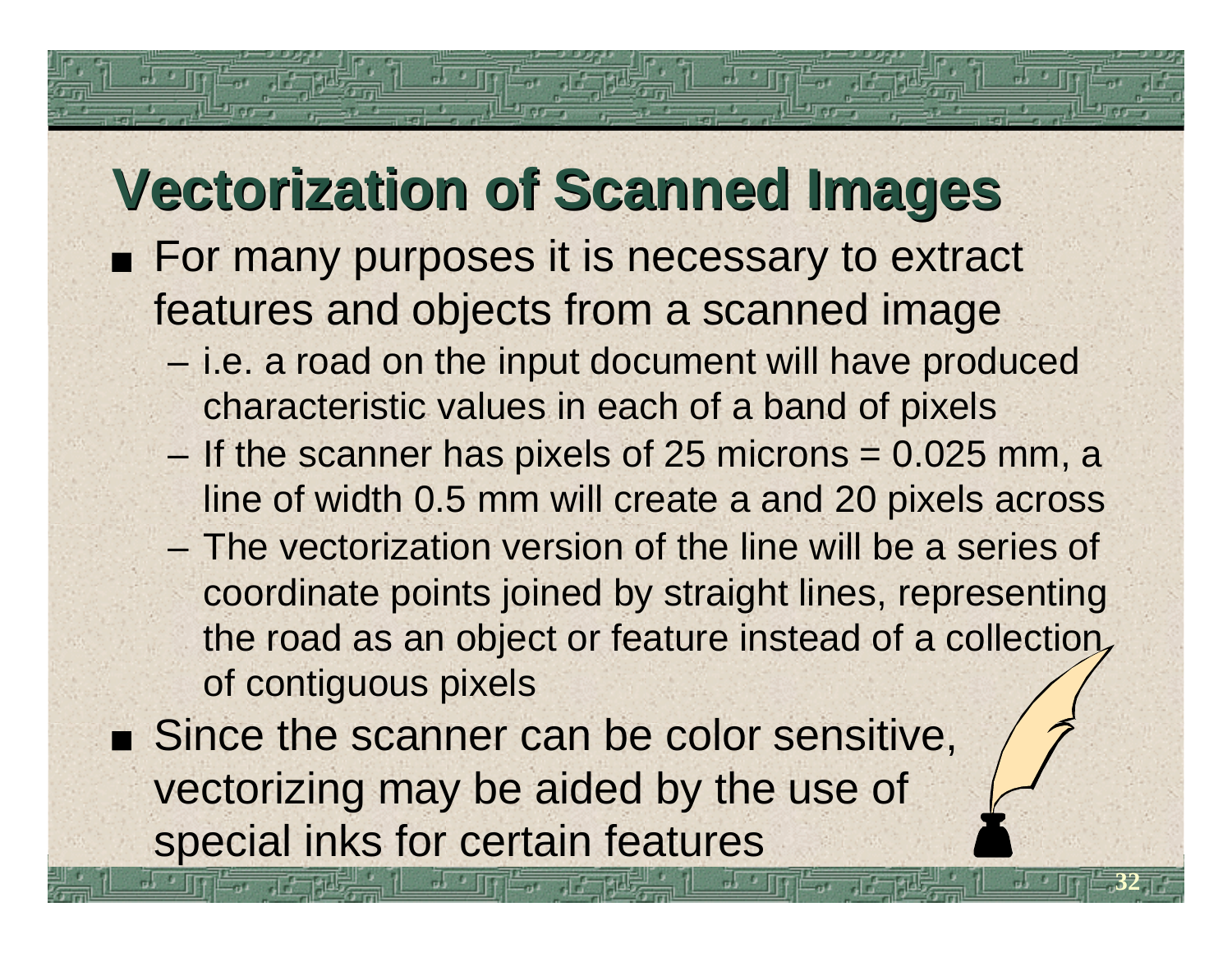#### **Vectorization of Scanned Images (continued)**

- Successful vectorization requires a clean line scanned from media free of cluttering labels, coffee stains, dust etc.
	- To create a sufficiently clean line, it is often necessary to redraft input documents
		- **Ex: the Canada Geographic Information System redrafted** each of its approximately 10,000 input documents
- Although scanning is much less labor intensive, problems with vectorization lead to costs which are often as high as manual digitizing
	- Two stages of error correction may be necessary:

- **Edit the raster image prior to vectorization**
- Edit the vectorized features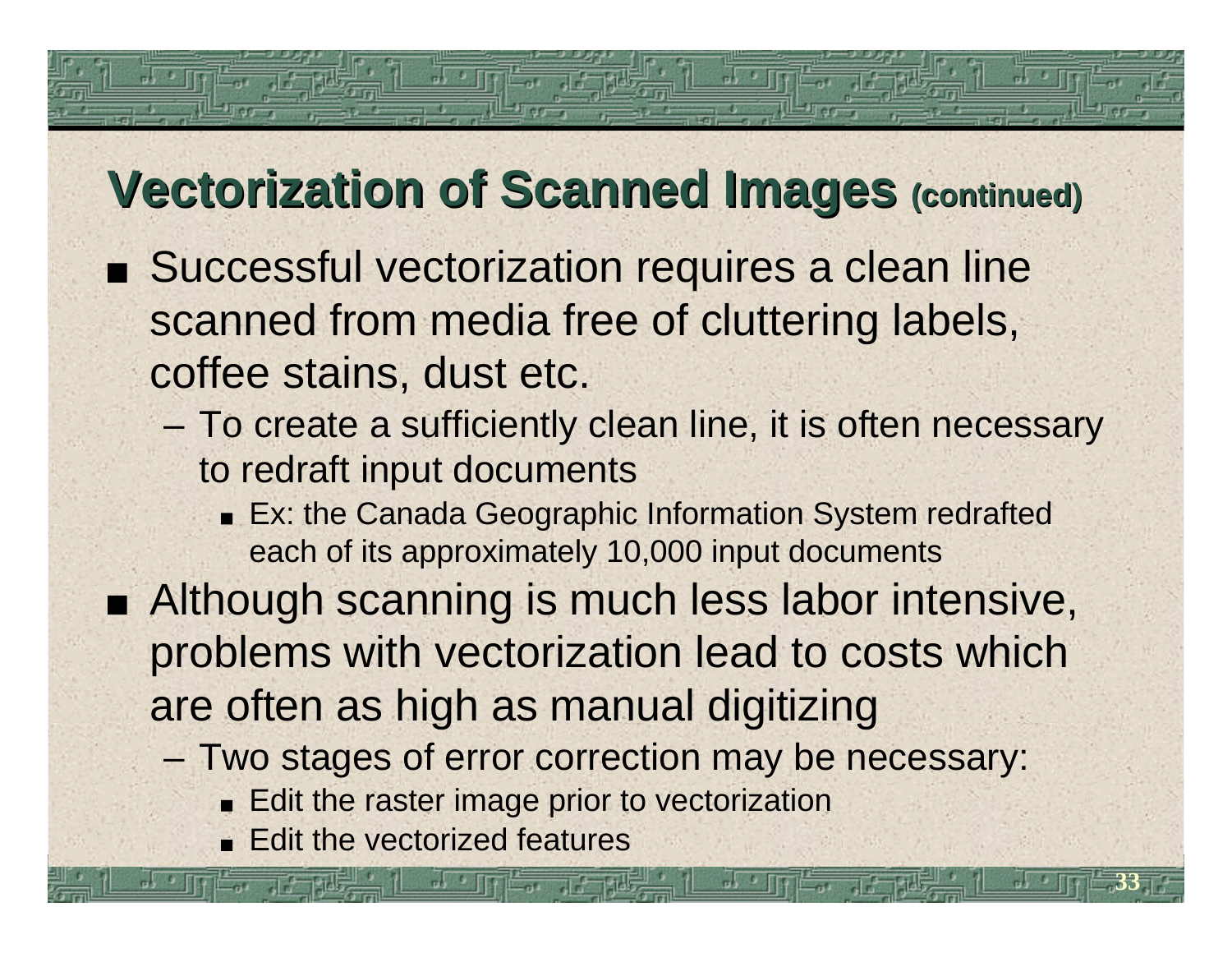#### **Integrating Different Data Sources FORMATS**

- Many different format standards exist for geographical data
- Some of these have been established by public agencies
	- ex: the USGS in cooperation with other federal agencies has developed an SDTS (Standard Data Transfer Standard) for geographical data, it became a national standard in \_\_\_\_\_\_\_
	- ex: The Defense Mapping Agency (DMA) has developed the DIGEST data transfer standard
- Some have been defined by vendors
	- ex:SIF (Standard Interchange Format) is an Intergraph standard for data transfer

**34**

■ A good GIS can accept & generate datasets in a wide range of standard formats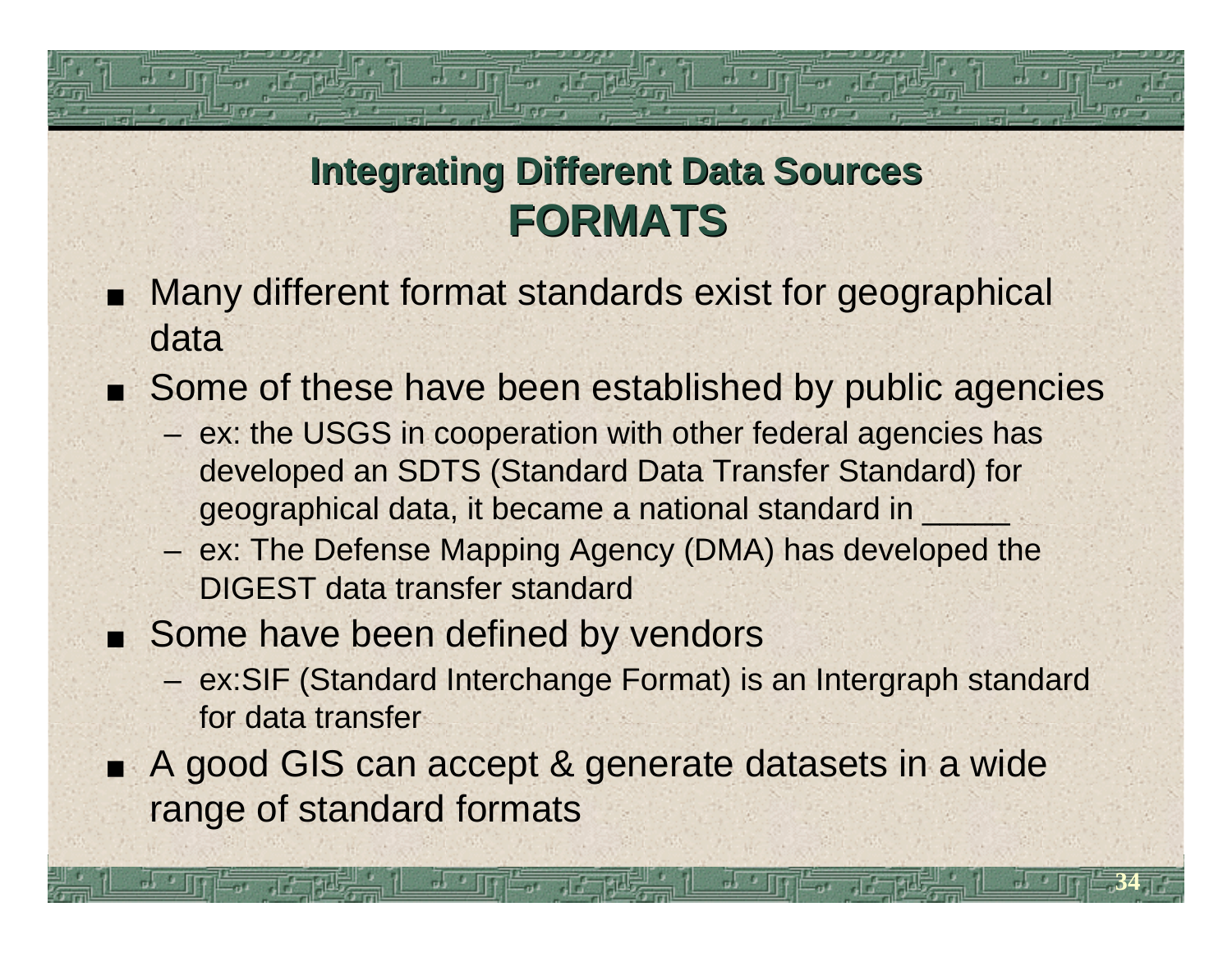- **There are many ways of representing the curved surface** of the earth of a flat map
	- Some of these map projections are very common (Mercator, Universal Transverse Mercator (UTM), Lambert Conformal Conic)
	- Each state has a standard SPC (State Plane Coordinate system) based on one or more projections
- A good GIS can convert data from one projection to another, or to latitude/longitude
- Input derived from maps by scanning or digitizing retains the map's projection
- With data from different sources, a GIS database often contains information in more than one projection, & must use conversion routines if data are to be integrated or compared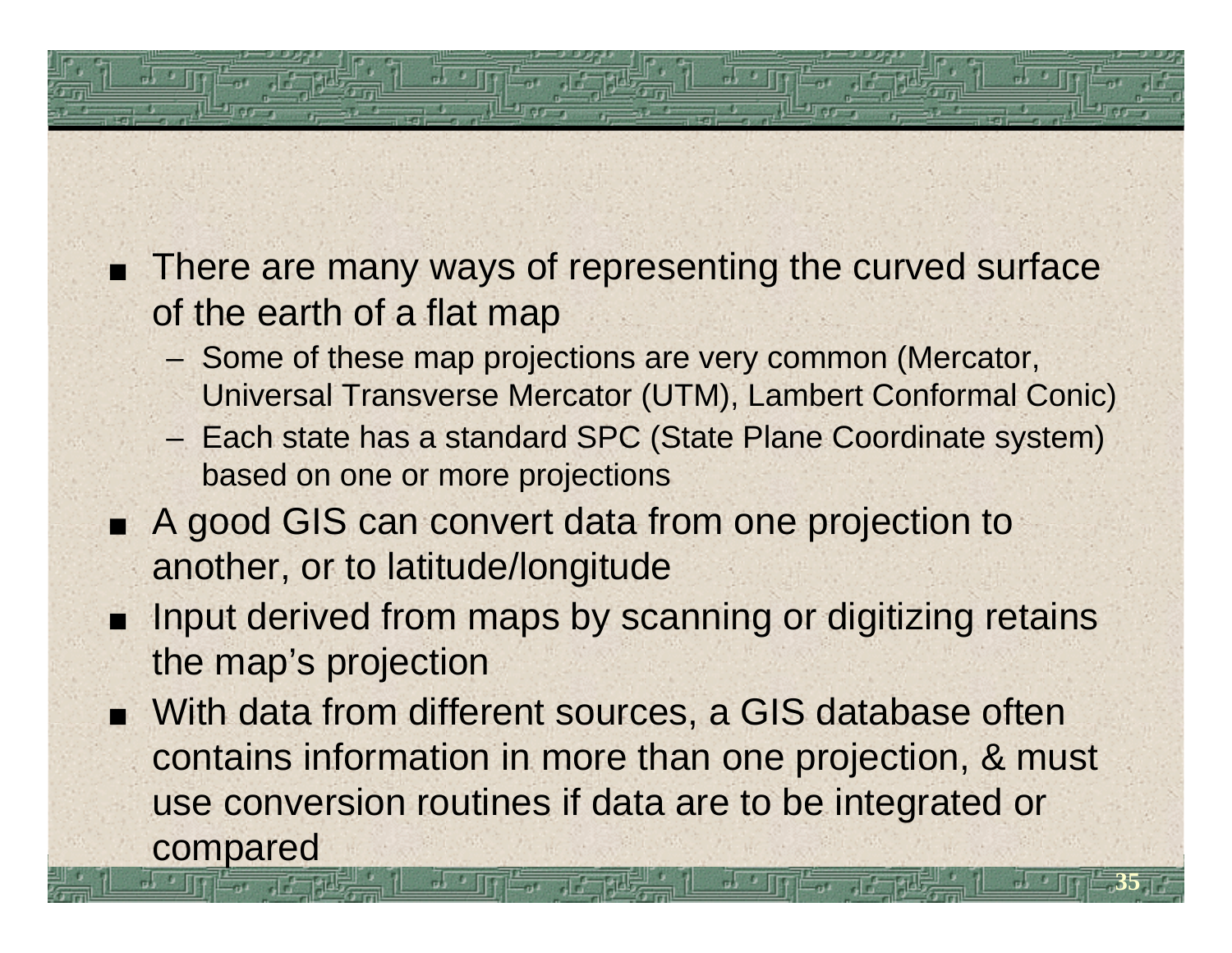#### **Integrating Different Data Sources SCALE**

- Data may be input at a variety of scales  $\blacksquare$
- Although a GIS likely will not store the scale of the input document as an attribute of a dataset, scale is an important indicator of accuracy
- Maps of the same area at different scales will often show the same features
	- Features are generalized at smaller scales, enhanced in detail at larger scales
- Variation in scales can be a major problem in integrating data

- The scale of most input maps for a GIS project is 1:250,000 (topography, soils, landcover) but the only geological mapping available is 1:7,000,000
- If integrated with the other layers, the user may believe the geological layer is equally accurate
- In fact, it is so generalized as to be virtually useless